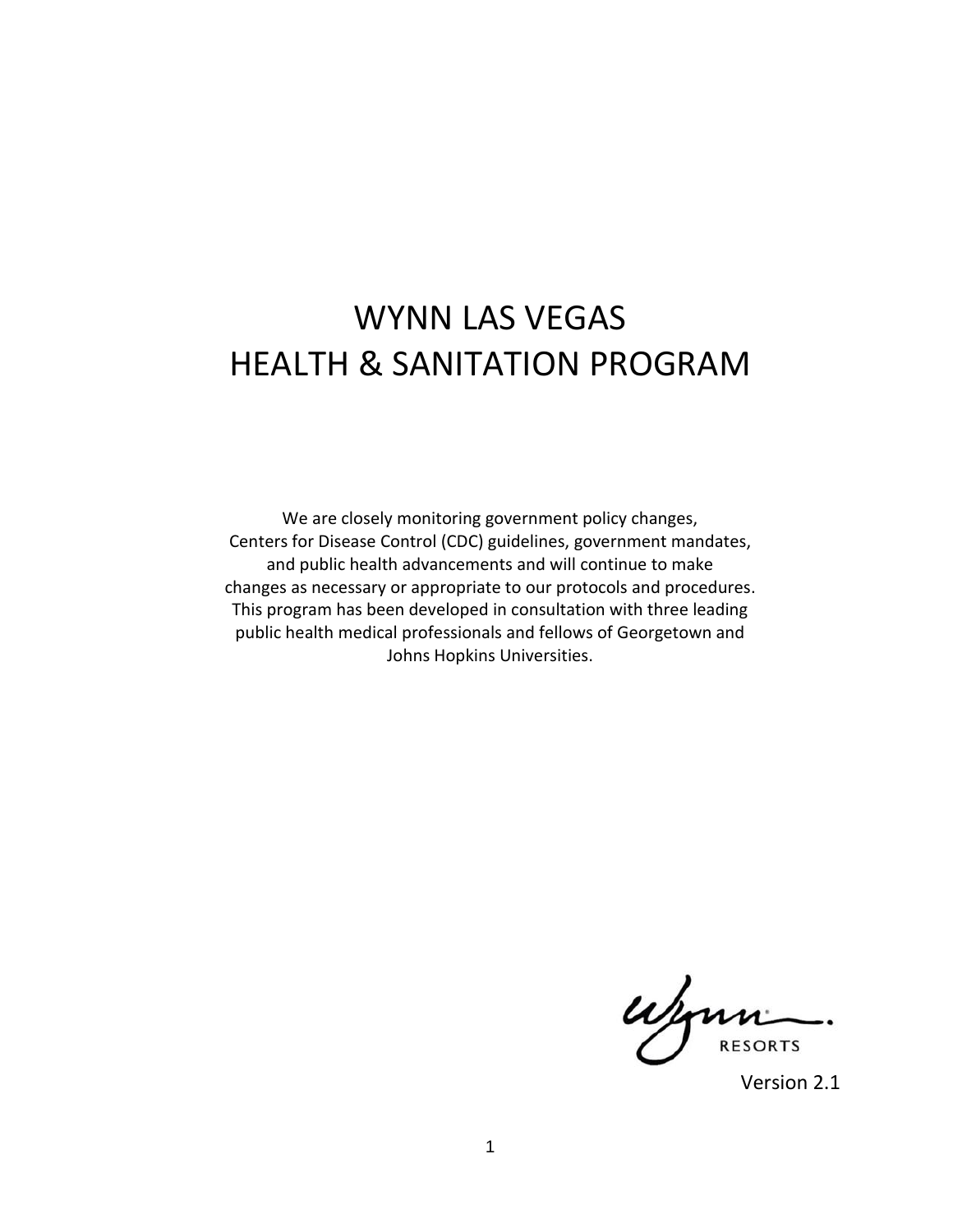#### **Statement from Matt Maddox, Chief Executive Officer, Wynn Resorts**

At Wynn Resorts we care deeply about our family of employees and our communities. When we decided to be the first to close in Nevada, before the state required the closure of casino resorts, we did it with a heavy heart but knew it was in the best interest of our employees and community. We also understood that asking 15,000 employees to stay home during the pandemic is challenging. We chose to pay all our full-time and part-time employees for 60 days through May 15<sup>th</sup> including an estimate for tips they could earn during the closure. It is costing us approximately \$3 million per day or \$180 million for two months.

I commend our Governor, Steve Sisolak, for making the difficult decision and taking early action in the fight against COVID-19. I believe his decisions saved lives as we were facing potential exponential growth in COVID-19 exposure, given that Las Vegas caters to millions of people from all over the world.

Currently, Nevada is well positioned relative to many other states. Clearly, we will see increases in cases as we accelerate testing. The Roosevelt aircraft carrier data has shown that of the hundreds of sailors that have tested positive the majority are asymptomatic. Stanford University just published research that COVID-19 cases could be 50x higher than reported given the vast amount of asymptomatic and mildly symptomatic individuals. That means as we increase testing, we will see more cases.

So, I believe it is critical to monitor our hospitalizations as we increase testing. We passed our "peak" hospitalizations based on most national models and our hospitals were not overrun. Our COVID-19 related deaths per million are below the national average. We have also acquired enough personal protective equipment (PPE) through a public-private partnership to sufficiently supply our medical community that we all rely on for months.

We now face a new, rapidly decelerating curve we must "flatten". Our economy is in a free fall. Nevada will likely be one of the hardest hit states in the nation and suffer very high unemployment. It is imperative to flatten this curve so we can re-emerge in a safe, sustainable way.

This plan presents what we will do to keep our guests, employees, and our community safe. Each operating department has its own customized set of procedures, even more detailed than the 20-page summary presented here. It relies on the best available science on sanitization methods in consultation with professional infectious disease experts from the best academic institutions in the country. We will continue to refine and update the plan as our experts provide us more advice. Our procedures are extensive and not applicable to all resorts in our industry.

In addition, I have been on calls almost daily with one of the country's leading public health and pandemic preparedness experts, as well as various leaders in our medical community representing our hospitals and they agree that an incremental reopening makes sense, and that science and data must lead us out of this in a safe fashion.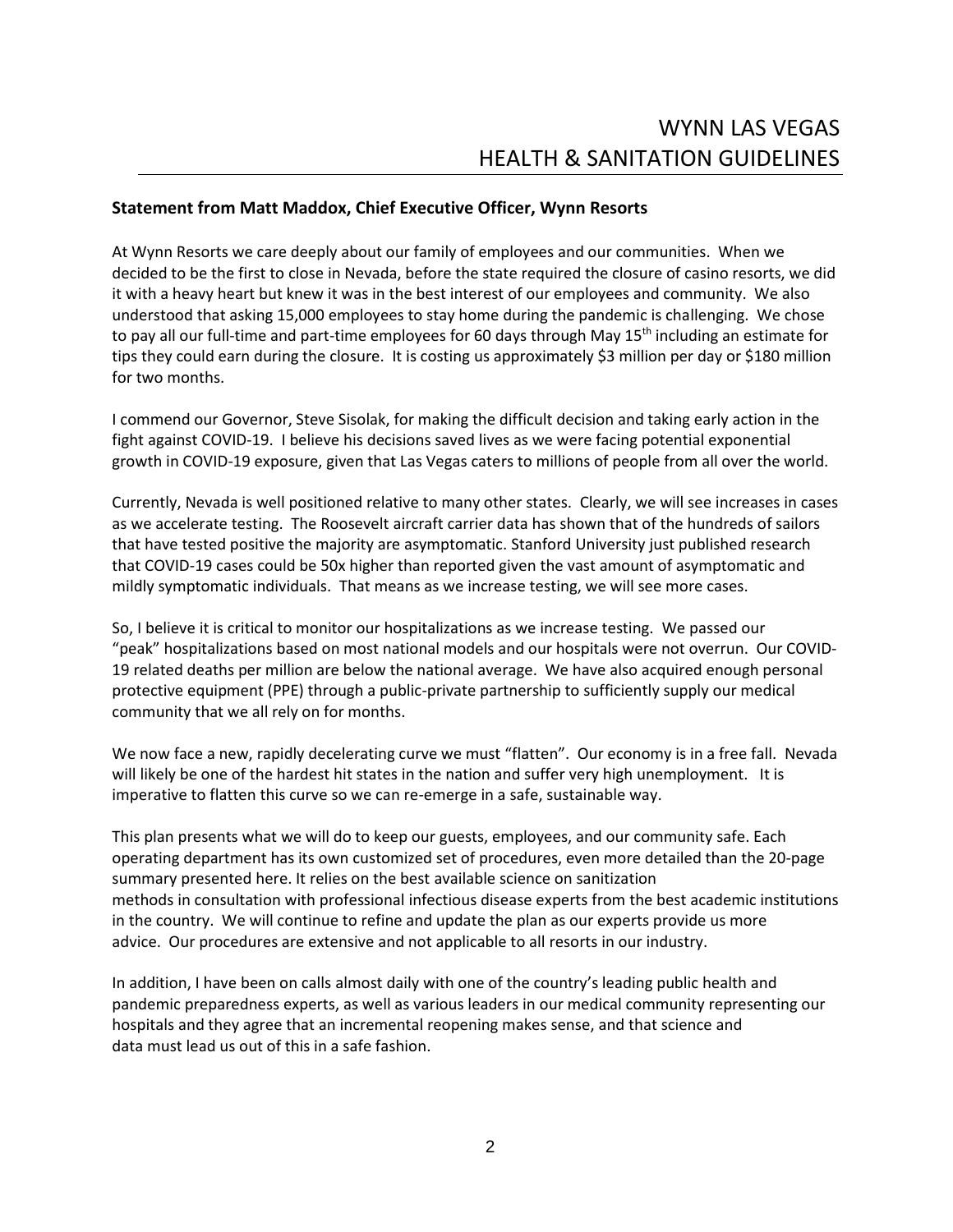#### In order to be able to recover and reopen in Las Vegas, this is what I believe are the right steps to take:

- 1. The Governor's appointed Task Force should be focused on COVID-19 testing capabilities and safely reopening the economy.
- 2. Reopen parts of the local Nevada economy in early May. Begin with reduced occupancy, physical distancing measures in place, temperature checks and no large gatherings. We all need to wear a mask. Wearing a mask is uncomfortable; however, it will allow our economy to reopen faster.
- 3. Follow the data provided by a team of modeling experts tracking benchmarks based on the following criteria:
	- a. Increases in COVID-19 testing velocity.
	- b. Hospitalizations and deaths per million should not exceed the national average over any sustained period.
	- c. Hospital critical care bed availability should be reserved based on a ratio of current COVID-19 patients in the event of a spike.
	- d. Full transparent data should be public, web based and accessible to anyone.
- 4. Assuming in mid- to late-May we are still in line with the benchmarks, slowly begin to reopen the Las Vegas strip with extensive safety measures in place.
- 5. Monitor the data every day. If we need to, marginally pull back or move forward.

The main obstacle on the list above is widespread testing. Our state, the medical community, the Task Force and resort industry leaders are focused on ways to vastly enhance testing and I anticipate it will happen over the coming weeks.

One observation, that is often times overlooked, is that many of our hospitals are in financial distress. They have stopped all elective procedures and surgeries and now mainly focus on emergency issues and COVID-19. Emergency room visits are down substantially, and we have empty beds thankfully. Compared to last week, COVID-19 hospitalizations in many of our hospitals in Clark County have dropped by approximately 10% and the availability of ventilators has increased.

However, we must keep in mind that various hospitals will likely face significant layoffs as they bleed money during this time. The hospitals need to begin elective surgeries while retaining capacity for COVID-19 patients, otherwise our healthcare system that is meant to save lives will be badly damaged. That would be counterproductive.

I understand that if we incrementally reopen, we might have to pull back if a spike in cases occurs that jeopardizes our healthcare system capacity. However, the only way to cross this river is one stone at a time and we need to put our feet in the water before it is too late.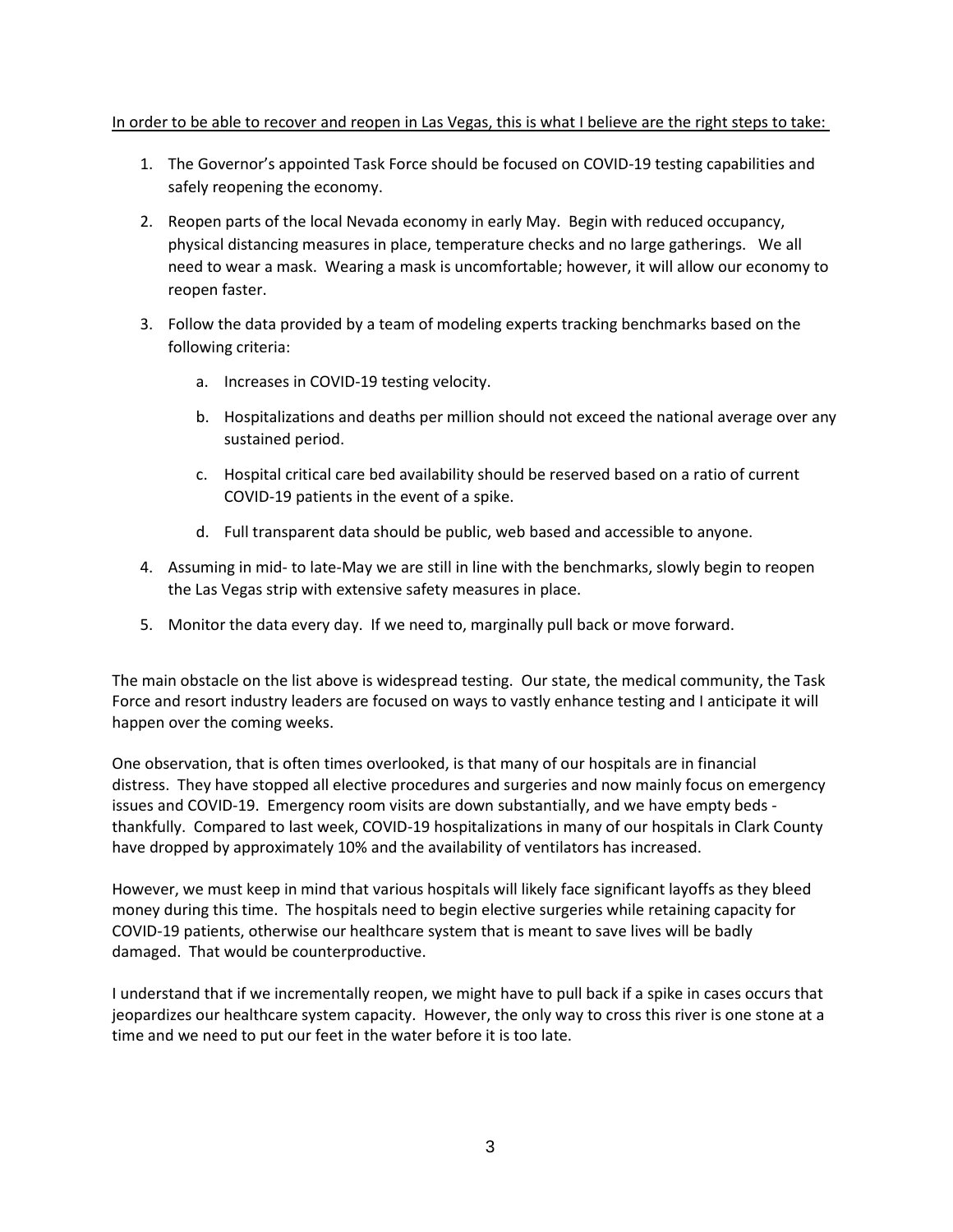#### **Wynn Las Vegas Program**

 $\overline{a}$ 

#### **1 Employee & Guest Health**

The health and safety of our employees and guests is our number one priority.

**Thermal Cameras.** Points of entry will be limited to allow our security team to conduct noninvasive temperature checks utilizing thermal cameras. Anyone displaying a temperature over 100.0°F<sup>1</sup> will be taken to a private area for a secondary temporal temperature screening. Employees or guests confirmed to have a temperature over 100.0°F will not be allowed entry to the property and will be directed towards appropriate medical care.

**Physical Distancing**. Guests will be advised to practice physical distancing by standing at least six feet away from other groups of people not traveling with them while standing in lines, using elevators or moving around the property. Restaurant tables, slot machines and other physical layouts will be arranged to ensure appropriate distancing. Employees will be reminded not to touch their faces and to practice physical distancing by standing at least six feet away from guests and other employees whenever possible. All resort outlets will comply with, or exceed, local or state mandated occupancy limits.

**Hand Sanitizer**. Hand sanitizer dispensers, touchless whenever possible, will be placed at key guest and employee entrances and contact areas such as driveways, reception areas, hotel lobbies, the casino floor, restaurant entrances, meeting and convention spaces, elevator landings, pools, salons and exercise areas. Hand lotion will be provided in guest rooms and throughout the back of house (in touchless dispensers) for employees.

**Front of the House Signage**. There will be health and hygiene reminders throughout the property including the proper way to wear, handle and dispose of masks. Table game electronic signs will also be used for messaging and communication.

**Back of the House Signage**. Signage will be posted throughout the property reminding employees of the proper way to wear, handle and dispose masks, use gloves (in positions deemed appropriate by medical experts), wash hands, sneeze and to avoid touching their faces.

**Employee & Guest Health Concerns.** Our employees have been given clear instructions on how to respond swiftly and report all presumed cases of COVID-19 on property to the Southern Nevada Health District (SNHD). We will be ready to provide support to our guests. Employees are instructed to stay home if they do not feel well and are instructed to contact a manager if they notice a coworker or guest with a cough, shortness of breath, or other known symptoms of COVID-19. Employees and guests who are exhibiting any of the symptoms of COVID-19 while at the property are instructed to immediately notify their manager (employees) or hotel security (guests).

**Case Notification**. If we are alerted to a presumptive case of COVID-19 at the resort, we will work with the SNHD to follow the appropriate actions recommended by it.

<sup>&</sup>lt;sup>1</sup> https://www.cdc.gov/coronavirus/2019-ncov/hcp/infection-control-recommendations.html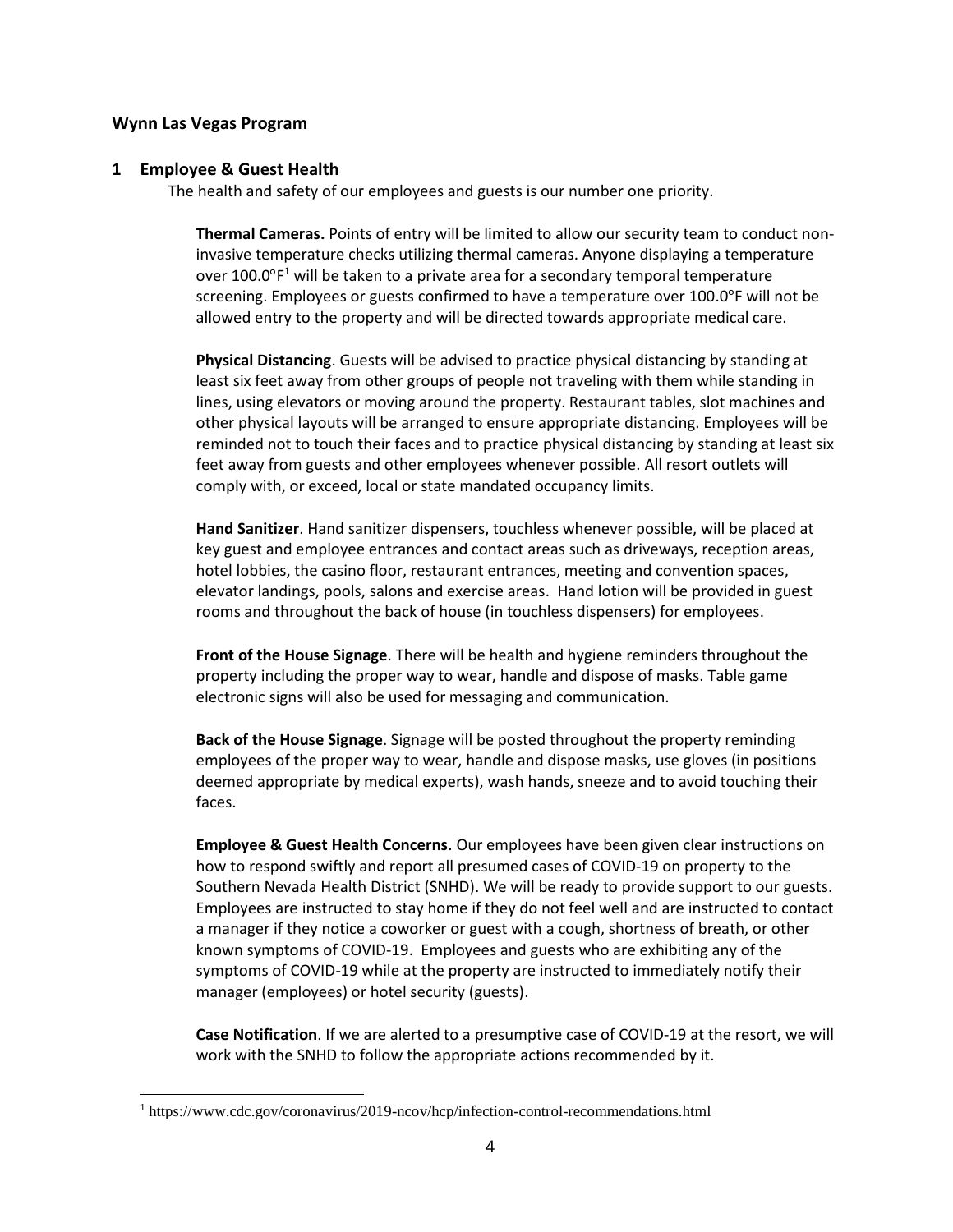#### **2 Employee's Responsibilities**

Wynn Employees are vital for an effective sanitation and health program.

**Hand Washing.** Correct hygiene and frequent handwashing with soap is vital to help combat the spread of virus. All Wynn employees have been instructed to wash their hands, or use sanitizer when a sink is not available, every 60 minutes (for 20-seconds) and after any of the following activities: using the restroom, sneezing, touching the face, blowing the nose, cleaning, sweeping, mopping, smoking, eating, drinking, entering and leaving the gaming floor, going on break and before or after starting a shift.

**COVID-19 Training.** All employees will receive training on COVID-19 safety and sanitation protocols with more comprehensive training for our teams with frequent guest contact including Housekeeping, Food & Beverage, Public Area Department, Hotel Operations and Security.

**Personal Protective Equipment (PPE).** Appropriate PPE will be worn by all employees based on their role and responsibilities and in adherence to state or local regulations and guidance. Training on how to properly use and dispose of all PPE will be mandatory. Every employee entering the resort will be provided a mask and required to wear that mask while on property. Gloves will be provided to employees whose responsibilities require them as determined by medical experts including housekeeping and public area attendants and security officers in direct contact with guests.

**Daily Pre-Shift & Timekeeping.** Employee pre-shift meetings will be conducted virtually or in areas that allow for appropriate physical distancing between employees. Larger departments will stagger employee arrival times to minimize traffic volume in back of house corridors and service elevators. Hand sanitizer will be available at each timeclock location and employees will be required to sanitize their hands after clocking in. Our management team will ensure constant communication and proper PPE and sanitation procedures are followed and updated per the latest expert guidance.

#### **3 The Guest Journey**

#### **Guest Arrival**

A security officer will greet each visitor to the resort. Visitors will be screened and asked to use hand sanitizer and to wear a mask (which will be provided by the resort). Appropriate signage will also be prominently displayed outlining proper mask usage and current physical distancing practices in use throughout the resort.

- a) **Guest Arrival Valet, Taxi or Ride Share**
	- Guests will enter the resort through doors that are either propped open, are automated or manually operated by an employee.
	- Employees will not open the doors of cars or taxis.
	- Guests requesting bell service will be assisted and the bell cart will be sanitized after each guest is assisted.
	- Valet services will be suspended until further notice.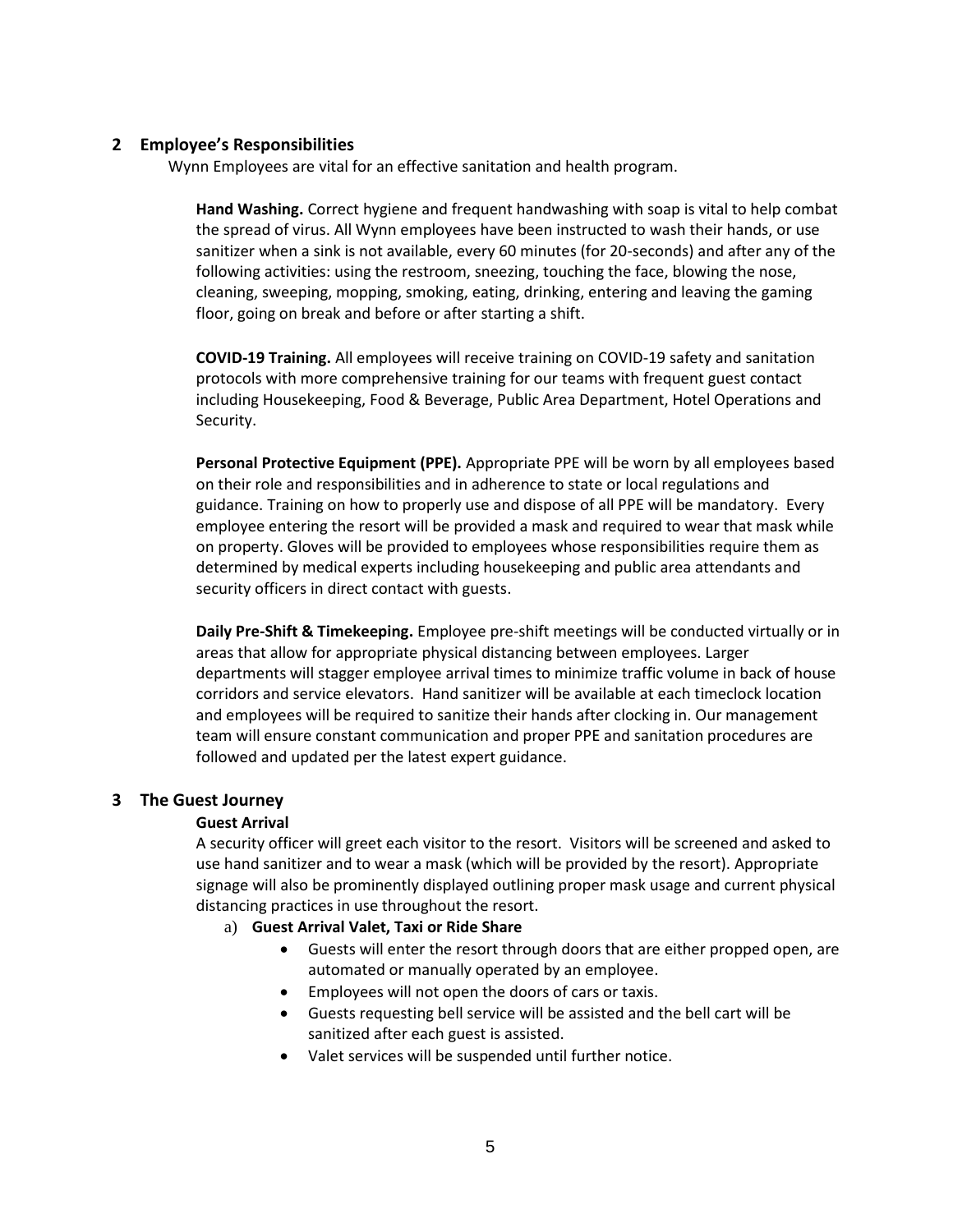#### b) **Guest Arrival by Wynn Limousine**

- Limos will be thoroughly cleaned before and after each use.
- No more than four guests will be permitted per SUV and no more than two guests will be permitted per sedan.
- Guests will not be permitted in the front passenger seat.

#### **Hotel Guest Elevators**

- a) An employee will be present to sanitize the button panels at regular intervals, at least once per hour.
- b) Signage will be posted to explain the current procedures.
- c) No more than four guests will be permitted per elevator.

#### **Guest Sanitation Amenities**

- a) Each guest will receive an amenity bag during check-in containing masks, hand sanitizer and a COVID-19 awareness card.
- b) A spray bottle of sanitizer or wipes will be provided in each room for guest use (subject to availability and stored out of reach of small children).

#### **4 Cleaning Products and Protocols**

l

Our hotels use cleaning products and protocols which meet EPA guidelines<sup>2</sup> and are approved for use and effective against viruses, bacteria and other airborne and bloodborne pathogens. We are working with our vendors, distribution partners and suppliers to ensure an uninterrupted supply of these cleaning supplies and the necessary PPE.

**Public Spaces and Communal Areas.** The frequency of cleaning and sanitizing has been increased in all public spaces with an emphasis on frequent contact surfaces including, but not limited to, front desk check-in counters, bell desks, elevators and elevator buttons, door handles, public bathrooms, room keys and locks, ATMs, escalator and stair handrails, casino cage counters, gaming machines, gaming tables, gym equipment, dining surfaces and seating areas.

**Guest Rooms.** Industry leading cleaning and sanitizing protocols are used to clean guest rooms, with particular attention paid to high-touch items including television remote controls, toilet seats and handles, door and furniture handles, water faucet handles, nightstands, telephones, in-room control panels, light switches, temperature control panels, alarm clocks, luggage racks and flooring. The existing Amazon Alexa units allow for touchless control of key features including drapery, air conditioning and lighting.

**Laundry.** All bed linen and laundry will be changed daily and continue to be washed at a high temperature and in accordance with CDC guidelines<sup>3</sup>. Dirty linen will be bagged in the guest room to eliminate excess contact while being transported to the laundry facility.

<sup>2</sup> https://www.epa.gov/pesticide-registration/list-n-disinfectants-use-against-sars-cov-2

<sup>3</sup> https://www.cdc.gov/coronavirus/2019-ncov/community/disinfecting-building-facility.html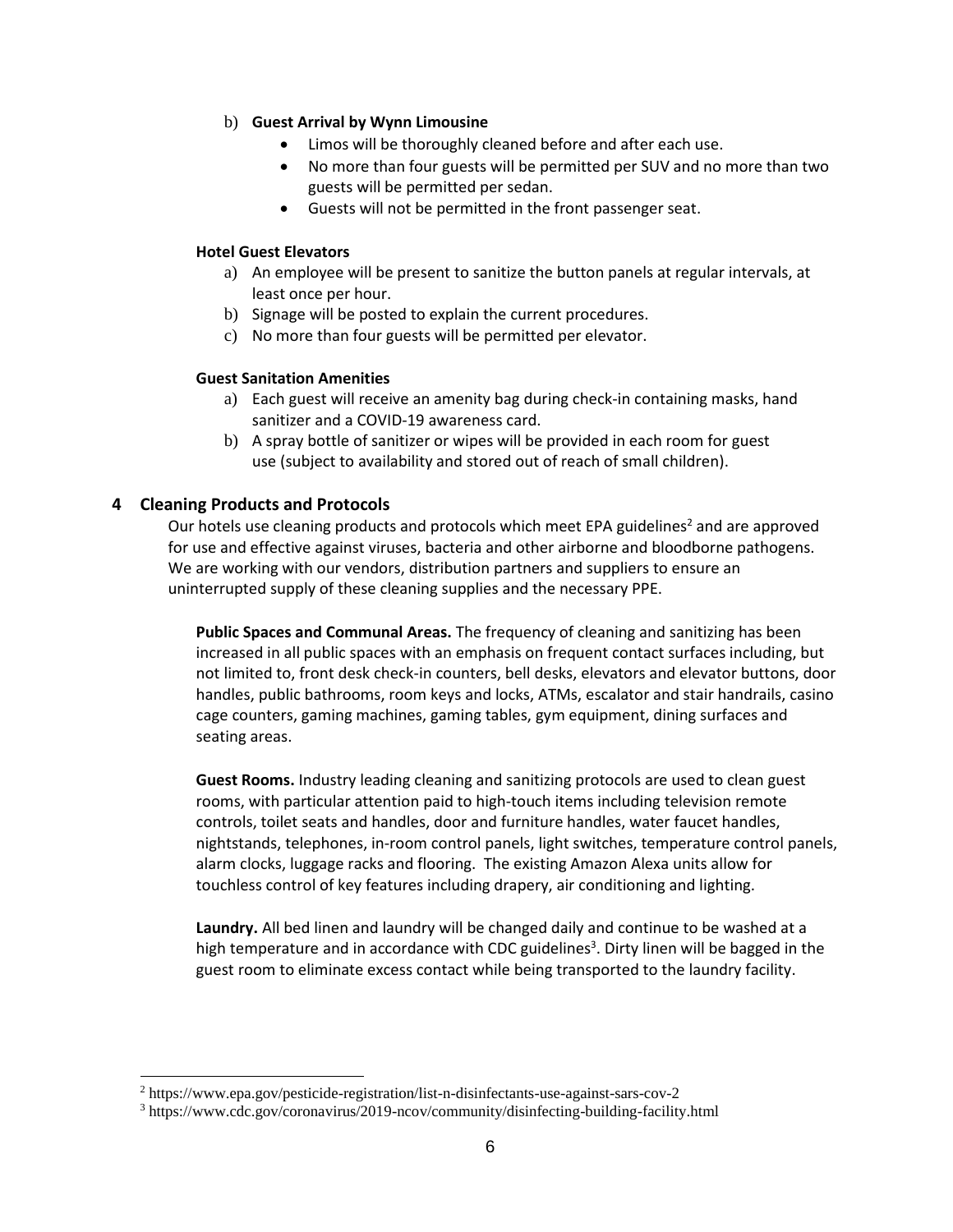**Back of the House.** The frequency of cleaning and sanitizing will also increase in high traffic back of house areas with an emphasis on the employee dining rooms, employee entrances, uniform control rooms, employee restrooms, loading docks, offices, kitchens, security scanning podiums, Employee Relations service desks and training classrooms.

**Shared Equipment.** Shared tools and equipment will be sanitized before, during and after each shift or anytime the equipment is transferred to a new employee. This includes phones, radios, computers and other communication devices, payment terminals, kitchen implements, engineering tools, safety buttons, folios, cleaning equipment, keys, time clocks and all other direct contact items used throughout the resort. The use of shared food and beverage equipment in back of the house office pantries (including shared coffee brewers) will be discontinued.

**Room Recovery Protocol.** In the event of presumptive case of COVID-19 the guest's room will be removed from service and quarantined. The guest room will not be returned to service until case has been confirmed or cleared. In the event of a positive case, the room will only be returned to service after undergoing an enhanced sanitization protocol by a licensed third-party expert and approval by the SNHD.

**Air Filter and HVAC Cleaning.** The frequency of air filter replacement and HVAC system cleaning has been increased and fresh air exchange will be maximized.

#### **5 Locations for the Distribution of Personal Protection Equipment (PPE)**

| <b>Front of the House</b>    | <b>Back of the House</b>              |
|------------------------------|---------------------------------------|
| All Resort Entrances & Exits | <b>Employee Entrances</b>             |
| Registration & Concierge     | <b>Department Specific Locations</b>  |
| <b>Red Card Kiosks</b>       | Including Kitchens, Security Podiums, |
|                              | Housekeeping & PAD Closets            |

#### **6 Physical Distancing**

Throughout the resort we will meet or exceed state and local health authority guidelines on proper physical distancing.

**Queuing.** Any area where guests or employees queue will be clearly marked for appropriate physical distancing. This includes check-in, check-out, elevator lobbies, coffee shops and casual dining and taxi lines.

**Hotel Front Desk, Business Center and Concierge.** Agents will utilize every other workstation to ensure separation between employees whenever possible.

**Restaurants and Bars.** Restaurants and bars will reduce seating capacities to allow for a minimum of six feet between each seated group/party of guests.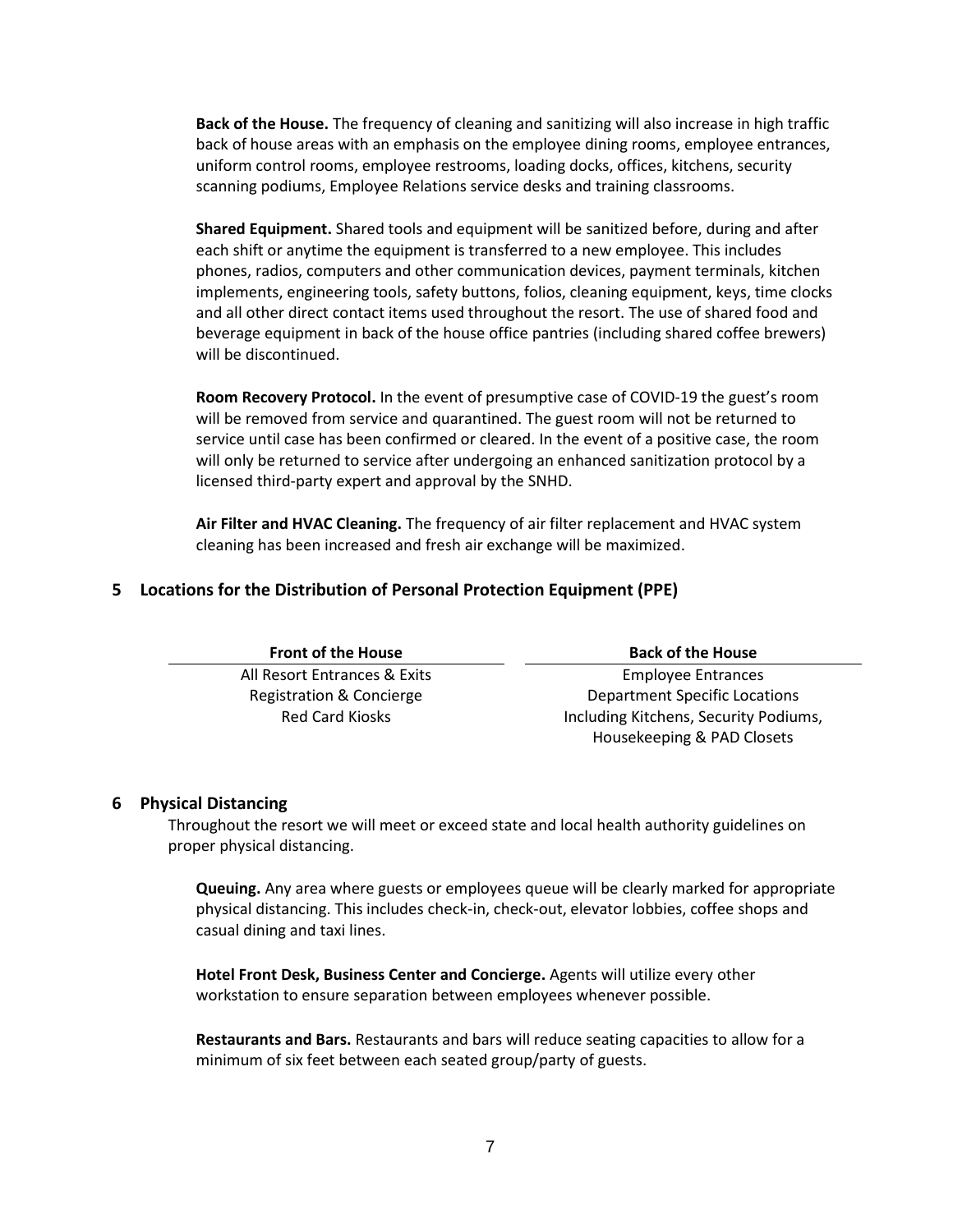**Slot Operations.** Slot machines will be turned off and/or reconfigured with the chairs removed to allow for physical separation between guests. Casino Supervisors and managers will ensure that guests do not congregate around slots.

**Table Games Operations.** Table games will have chairs removed and every other table will be open. Casino Supervisors and managers will ensure that guests do not congregate in groups.

**Meeting and Convention Spaces.** Meeting and banquet set-up arrangements will allow for physical distancing between guests in all meetings and events based on  $CDC<sup>4</sup>$  and state recommendations. Self-serve buffet style food service will be suspended and replaced by alternative service styles.

**Retail Spaces.** In coordination with our retail partners and tenants, guest occupancy limits will be enforced to allow for appropriate distancing at our owned and leased retail spaces.

**Pools.** Pool seating will be configured to allow for at least six feet of separation between groups of guests.

**Back of the House.** Physical distancing protocols will be used in the employee dining rooms, uniform control areas, training classrooms, shared office spaces, the employee services window (via a teller style window) and other high-density areas in order to ensure appropriate distancing between employees.

l

<sup>4</sup> https://www.cdc.gov/coronavirus/2019-ncov/community/large-events/mass-gatherings-ready-for-covid-19.html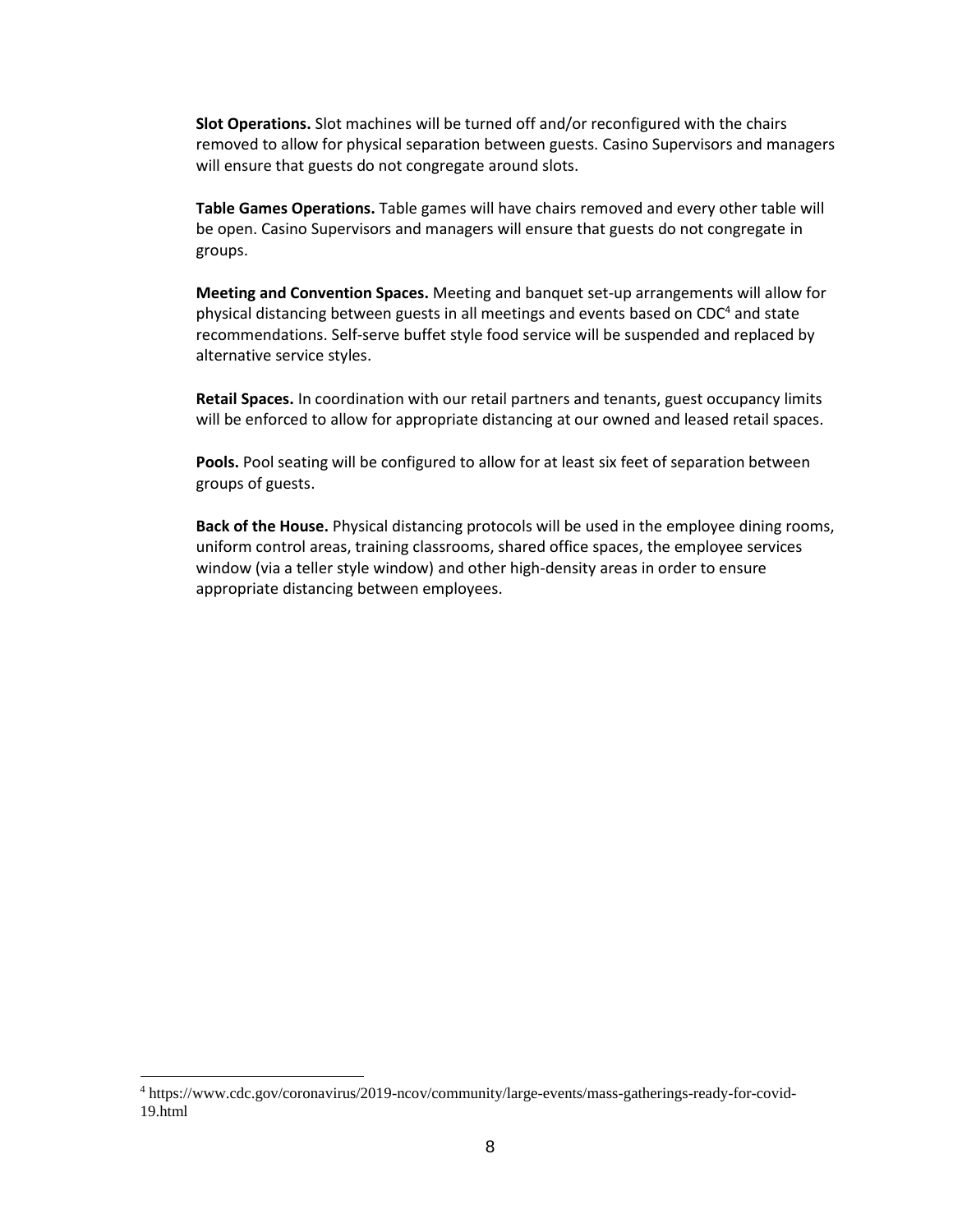# **DEPARTMENT SPECIFIC SANITIZATION POLICIES**

*Additional department and protocols are under review and will be added/modified as developed* 

# EMPLOYEE SERVICES & HUMAN RESOURCES

# **7 Uniform Control**

Cleaning & Sanitizing Protocol

- a) Laundry to be cleaned in accordance with CDC guidelines<sup>5</sup>
- Physical Distancing Protocol
	- a) A uniform control employee will be stationed at the entry to control maximum occupancy of the space
	- b) Clearly defined lines and waiting areas to be clearly marked on the floor in front of the uniform distribution counters
	- c) Locker room floors to be clearly marked with available and unavailable spaces to be used for dressing
	- d) One employee at a time will be allowed into the processing area for loaners and exchanges

Guest Considerations

a) No department specific requirements

# CASINO OPERATIONS

All guests wishing to gamble will be requested to briefly lower their masks for age and identification purposes in compliance with Nevada gaming requirements.

# **8 Casino Cage**

Cleaning & Sanitizing Protocol

a) Guest facing counters to be sanitized at least once per hour

Physical Distancing Protocol

a) Guests to maintain six feet of separation while waiting in line with the spacing to be clearly marked on the floor

# Guest Considerations

- (a) Hand sanitizer bottles are located on the guest counter at the Wynn Baccarat Cage
- (b) Hand sanitizer stations are located outside of the Wynn and Encore Main Cages

# **9 Slot Operations**

 $\overline{a}$ 

Cleaning & Sanitizing Protocol

- (a) Hand sanitizing stations on the Wynn Casino floor including one adjacent to Red Card Booths and all ATMs
- (b) Workstations to be sanitized at least once every four hours
- (c) Slot attendants to offer to sanitize slots for guests sitting down at a machine
- (d) Slots to be sanitized at least once every four hours
- (e) Slot supervisors to complete a log in each section to track each machine's sanitization schedule

<sup>5</sup> https://www.cdc.gov/coronavirus/2019-ncov/community/disinfecting-building-facility.html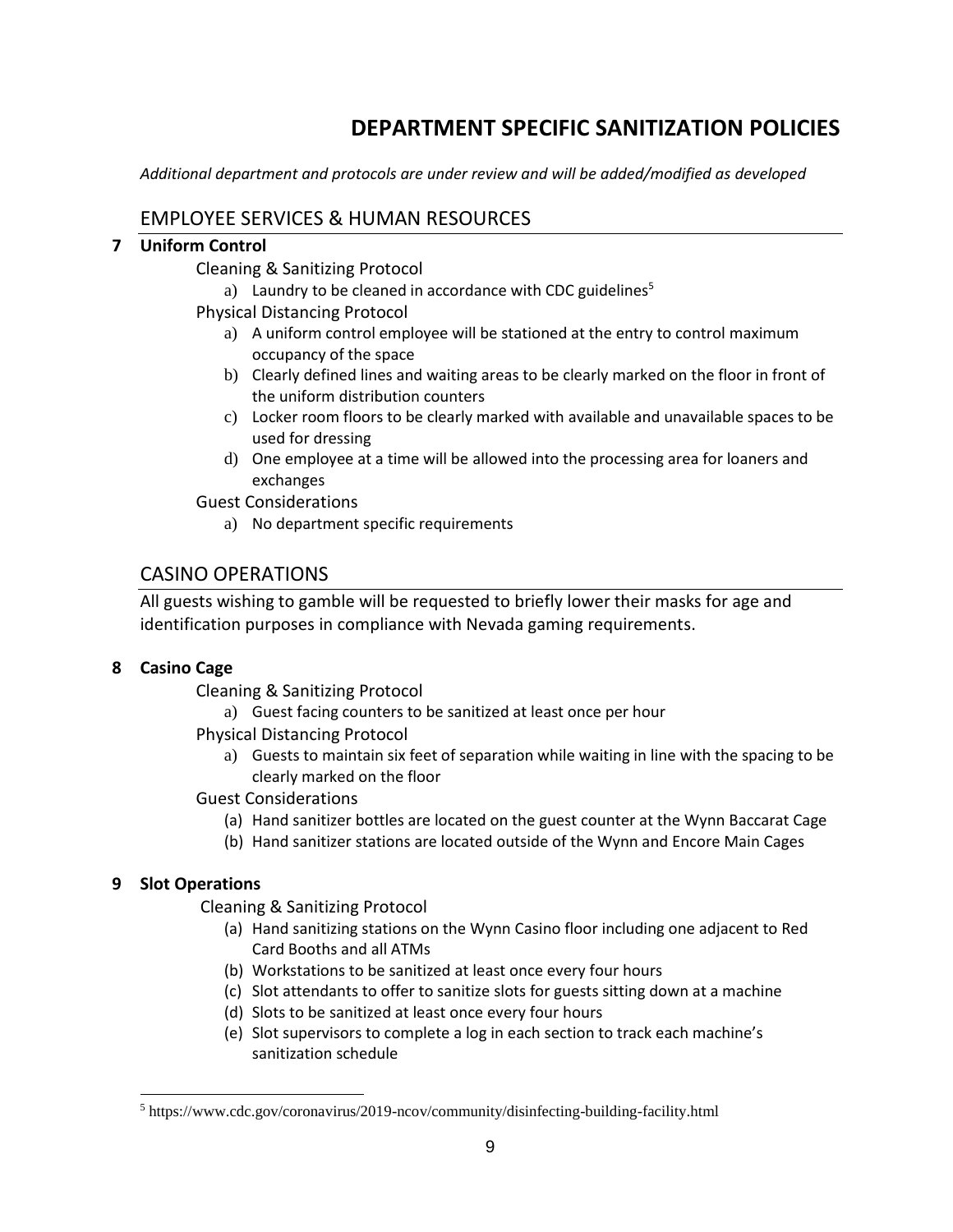Physical Distancing Protocol

- (a) Slot machines will be turned off and/or reconfigured with the chairs removed to allow for separation between guests
- (b) Guests to maintain six feet of separation while waiting in line at Red Card Booths Guest Considerations
	- (a) Hand sanitizer dispensers to be placed throughout the slot floor
	- (b) Signage will be placed throughout the slot floor to remind guests to sanitize slot machines before use or contact a slot attendant for assistance

#### **10 Table Games Operations**

Cleaning & Sanitizing Protocol

- (a) Supervisors to sanitize table game rails after each guest leaves a game
- (b) Supervisors to sanitize each chair area after each guest leaves a game
- (c) Dealers to sanitize dice for each new shooter
- (d) Dealer to sanitize the on/off button when entering a game
- (e) Dealer to sanitize the exterior of the card shoe when entering a game and the interior of the card shoe when the game goes dead
- (f) Supervisors to sanitize the outside of shufflers every four hours; inside to be sanitized once per week
- (g) Roulette wheel head, ball and dolly sanitized when a new dealer enters the game
- (h) Supervisor to sanitize the Chipper Champ every hour
- (i) Pai Gow tiles sanitized when new dealer enters game
- (j) Big Six Wheel spokes and mirror to be sanitized by opening and closing supervisor
- (k) Pit Podiums to be sanitized by Pit Administrator every hour including phones, computers, Veridocs, all hard surfaces and cabinetry
- (l) Visual Limits and Elo units to be sanitized every time a new supervisor enters the pit
- (m) Dealer to sanitize the money paddle when arriving at the game
- (n) Baccarat discard pile and BJ discard holders to be sanitized by supervisor once every four hours
- (o) Dealer to sanitize toke boxes when entering a game
- (p) PAD to increase trash pick-up in pits
- (q) Pit Technicians to sanitize hard surfaces and push carts at the beginning and end of each shift
- (r) Chip cleaning solutions being reviewed pending expert guidance
- (s) Employees to sanitize tables and chairs after using the lounge
- (t) Player's lounge to be deep cleaned daily

Physical Distancing Protocol

- (a) Every other table open
- (b) Three chair/guest maximum per table game (corners and middle seat remain)
- (c) Four chair/guest maximum per big baccarat table
- (d) Three players maximum on each side of dice tables
- (e) Discourage unrelated guests from congregating behind players
- (f) Remove seating in the Table Games Lounge and enforce maximum occupancy limits
- (g) Dealers to verbally give breaks instead of "tapping in" and maintain appropriate separation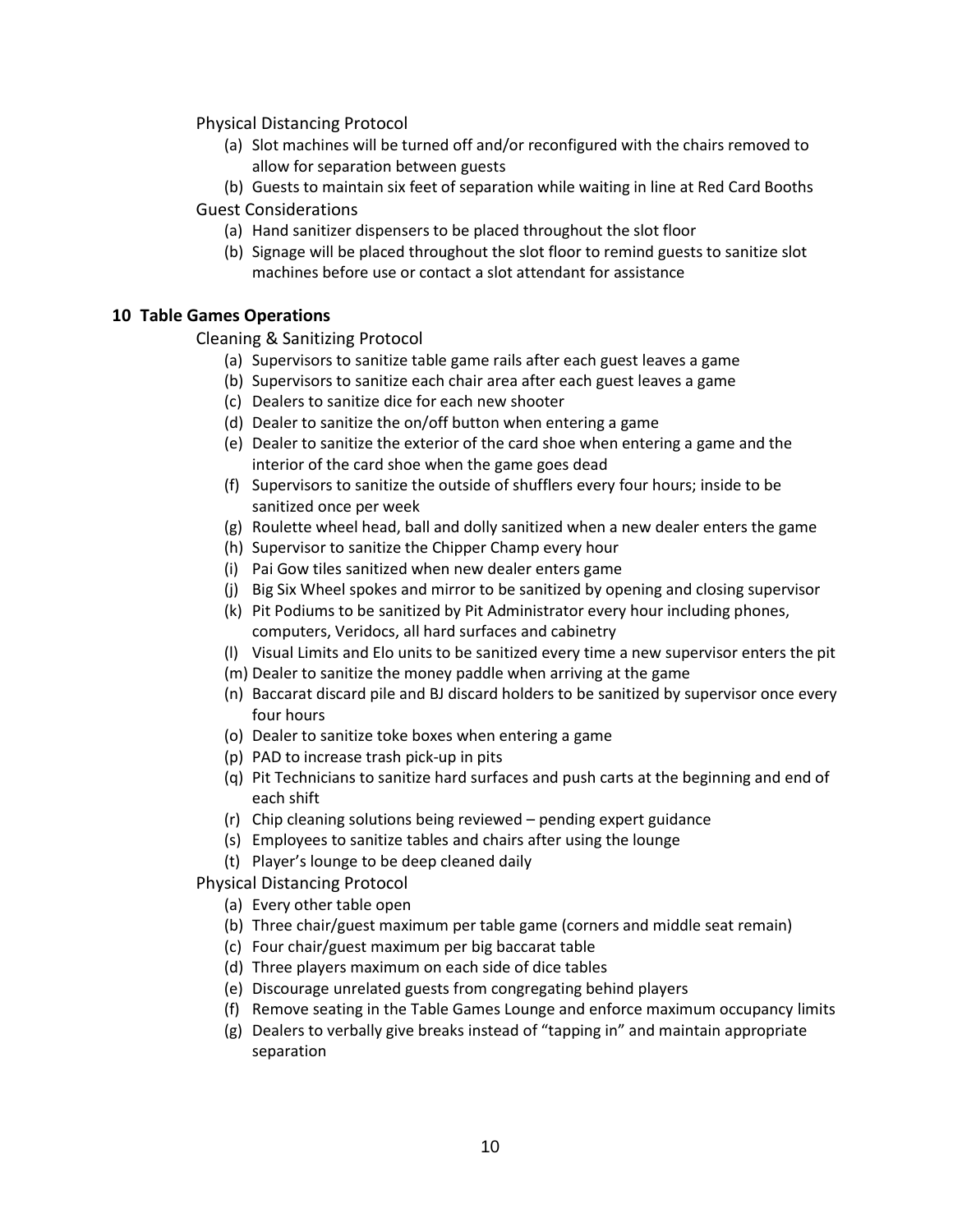Guest Considerations

- (a) Guests will be reminded to use hand sanitizer prior to the start of play and reminded of proper mask usage
- (b) Cocktail Servers will remain available and serve beverage upon request; Butlers will remain available for food and beverage service in VIP gaming areas
- (c) Baccarat Buffet service will be suspended

#### **11 Poker Operations**

Cleaning & Sanitizing Protocol

- a) Supervisors to sanitize table game rails after each customer leaves (ongoing)
- b) Supervisors to sanitize each chair area after a customer leaves (ongoing)
- c) Supervisors to sanitize the outside of shufflers every hour; inside to be cleaned once per week
- d) Supervisors to sanitize podiums at least once per hour including phones, computers, Veridocs, all hard surface and cabinetry
- e) Dealers to sanitize in table rating units each time they enter a game
- f) Dealers to sanitize toke boxes
- g) Chip sanitation solutions being reviewed pending expert guidance

Physical Distancing Protocol

- a) Every other table open and tables to be staggered
- b) Maximum seating to be established based on expert guidance
- c) Dealers to verbally give breaks instead of "tapping in" and maintain appropriate separation

Guest Considerations

- a) Guests will be reminded to sanitize their hands prior to the start of play
- b) Food service protocols to be reviewed

# **12 Race & Sportsbook Operations**

Cleaning & Sanitizing Protocol

- a) Supervisors to sanitize race carrels and chairs after each guest
- b) Ticket writer to sanitize the counter after each guest
- c) Chairs to be sanitized hourly
- d) Race & Sportsbook to be deep cleaned daily
- e) VIP Booths to be sanitized after each use
- f) Supervisor to clean station every hour including phones, computers, Veridocs, all hard surfaces and counters

Physical Distancing Protocol

- a) Every other betting station open
- b) Six-foot intervals to be marked for ticket window queues
- c) Seats, carrels and booths to be reconfigured or removed to allow for appropriate physical distancing

Guest Considerations

a) No department specific requirements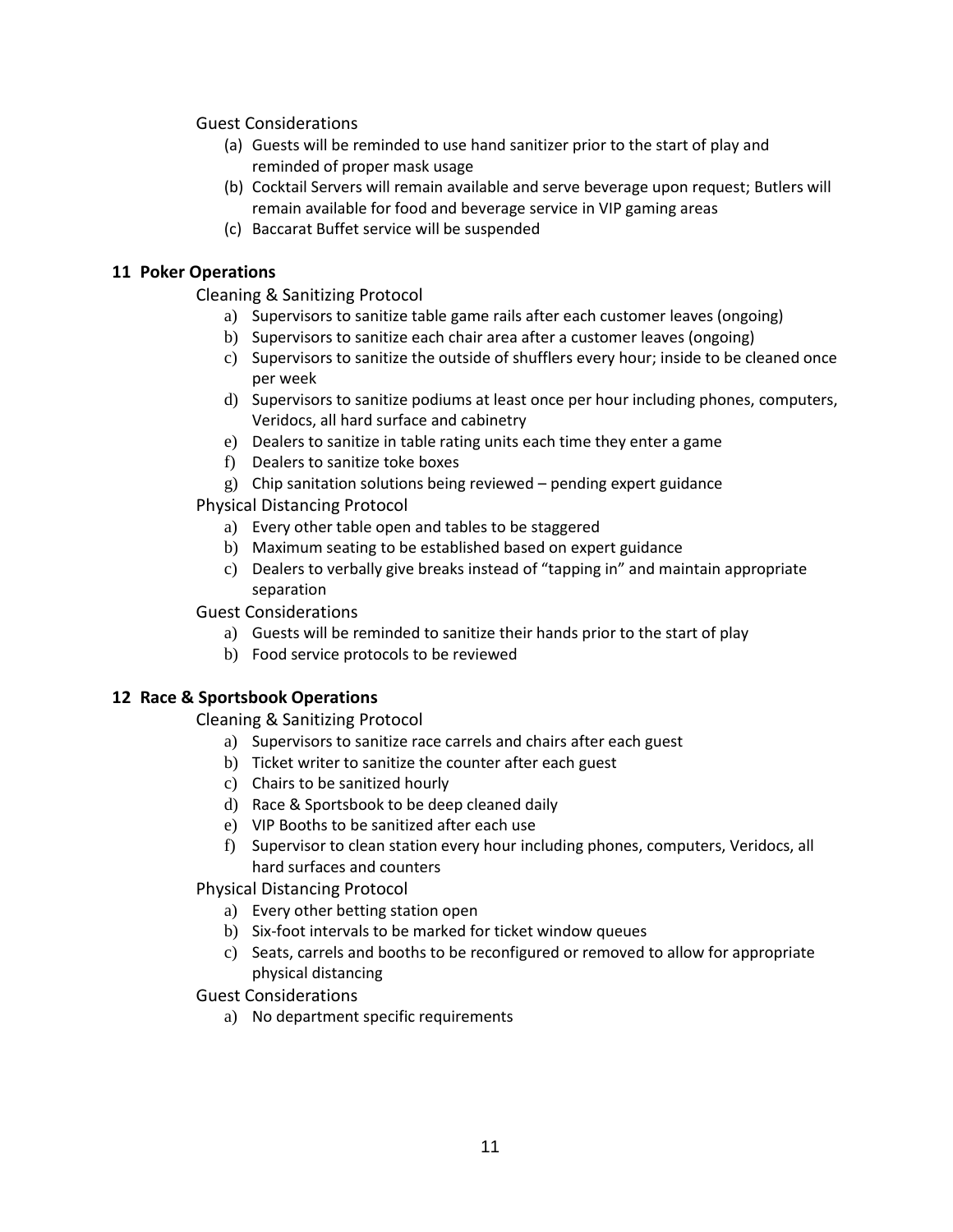# HOTEL OPERATIONS

# **13 Business Services, Office Services, Lost & Found**

Cleaning & Sanitizing Protocol

- a) Counters and equipment sanitized at least once per hour
- b) In-house mail vehicle to be sanitized after each use
- c) Addition of a sanitization kit to each locker bank with instructions on how to properly clean the terminal screen and locker box
- d) Sanitize internet stations and post sanitation signage for guest reference

#### Physical Distancing Protocol

- a) Employees to use separate counters and have individual stations to eliminate shared equipment
- b) Maximum of two employees at counter
- c) Greeter at front door of Business Services, when necessary, to control physical distancing
- d) Credit card swipe moved to front counter
- e) Guest will be requested to place packages directly on the scale and then onto the conveyor
- f) Convert Security Hut Window at Convention Dock into a pickup/drop off point with limited contact for couriers
- g) Enforce six-foot physical distancing minimums with common carriers
- h) Encourage the use e-mail for all guest transactions
- i) Offer Internet Stations for printing and completing any documentation instead of at counter

#### Guest Considerations

- a) Discontinue print magazine and newspaper services throughout the property. Guests will have access to PressReader on their own devices.
- b) All packages will be placed in sealed single-use plastic bags
- c) Guest packages delivered to the rooms will be placed outside the guest room, the delivery person will call the room and then wait six feet away to ensure the package is retrieved

# **14 Front Services & Transportation**

Cleaning & Sanitizing Protocol

- a) Sanitize high touch front services spaces and equipment including dispatch offices, bell desks, luggage storerooms, luggage belts, bell carts, porte cocheres and dropoff/pick-up waiting areas
- b) Offices, desks, counters, workspaces and related equipment (including iPads and radios) to be sanitized at least once every four hours or upon a new employee using the equipment
- c) Scooters, wheelchairs and other guest amenities to be sanitized after each use
- d) Baggage doors sanitized every hour
- e) Baggage belt divider tubs, bell carts and related equipment to be sanitized after each use
- f) Bell cart carpets to be covered with a cleanable, non-porous or disposable surface
- g) Back of House (BOH) elevator buttons to be sanitized at least once per hour
- h) Vending machines (break room and taxi tunnels) to be sanitized at least once per hour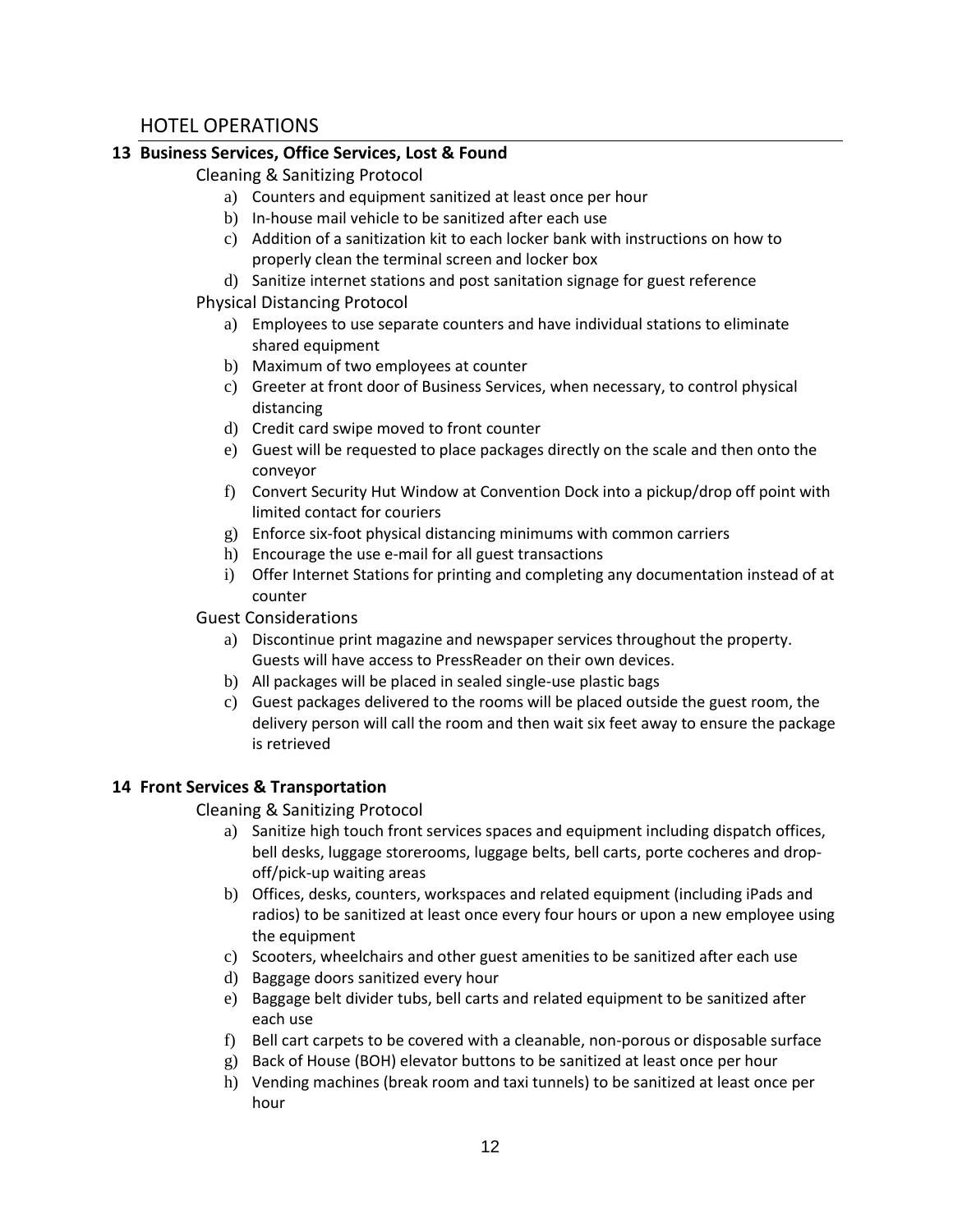Physical Distancing Protocol

- a) Guest laundry and dry-cleaning services available using contactless pick-up and delivery protocols
- b) Guest amenity deliveries will be consistent with In Room Dining (IRD) protocols and delivered with contactless procedures whenever possible
- Guest Considerations
	- a) Valet parking suspended
	- b) Self-service ice machines to be suspended and signage posted indicating ice is available through IRD

# **15 Pool Operations**

Cleaning & Sanitizing Protocol

- a) Chaise lounge chairs to be sanitized after each use
- b) Cabana guest contact surfaces to be sanitized after each use
- c) Cabanas to be pressure washed and sanitized each night
- d) Towel desk, entry kiosks and all other desks and counters to be sanitized at least once per hour
- e) Lifeguard stands to be sanitized upon rotation

Physical Distancing Protocol

a) Chaise lounge chairs set with appropriate physical distancing

Guest Considerations

a) No department specific requirements

# **16 Golf Operations**

Cleaning & Sanitizing Protocol

- a) Golf carts to be sanitized before and after each round by a designated cart 'pit crew'
- b) Loaner clubs to be sanitized before and after each round
- c) Locker rooms and foyer area sanitized at least once every four hours; guest contact areas in each sanitized after each use
- d) All employees to be provided personal size hand sanitizer and wipes to keep on them during their shifts and while on the course
- e) Employees to wash hands or sanitize hands after touching any guest equipment including clubs, bags or shoes

Physical Distancing Protocol

- a) One player per cart unless immediate family members and/or following updates on guidance from local authorities
- b) Addition of inserts into golf hole cups to allow easy removal of balls
- c) Increased tee time spacing to 20-minute intervals
- d) Every other bay to be utilized for warm-up area
- e) Caddies to refrain from handling guest tees, markers, scorecards, pencils and other small equipment
- f) Sand and seed bottles removed from carts; employees will handle between rounds
- g) Remove rakes from bunkers; one rake per golf cart to only be handled by the caddie

Guest Considerations

- a) Attendant at coffee and fruit station providing service; no self-service available
- b) Welcome packet of tees, ball markers a scorecard and pencils pre-set in carts for player use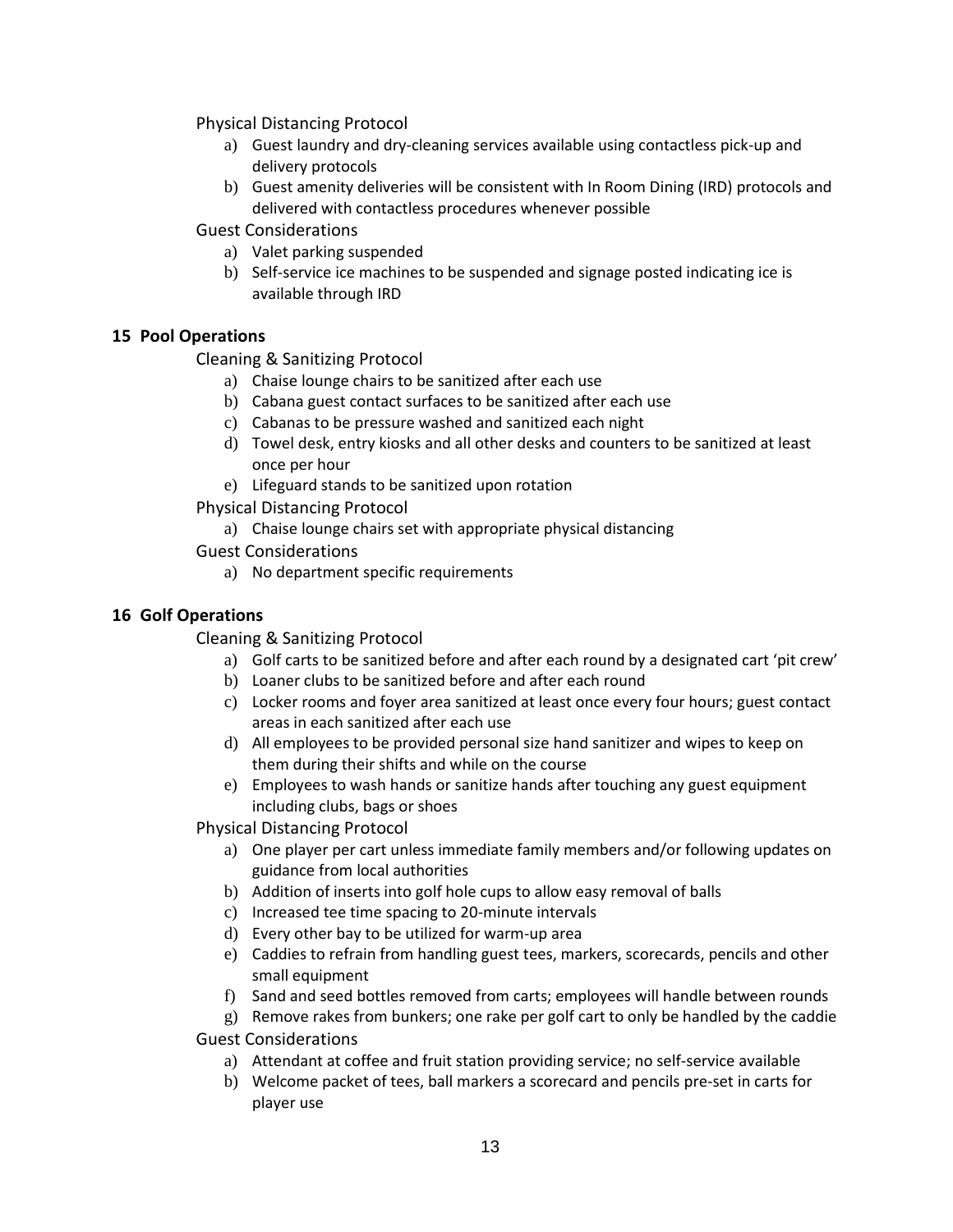# **17 Public Area (PAD)**

Cleaning & Sanitizing Protocol

- a) Employees to sanitize the following areas at least once per hour
	- Guest and garage elevators
	- Casino entry doors
	- Slot machines (in coordination with slot team)
	- Credenzas
	- Escalator handrails
	- Plaza and Parasol handrails
	- Employee dining tables and counters
- b) Employees to sanitize the following areas at least once per hour
	- Hotel entry doors
	- Esplanade fountain handrails
	- Exterior elevators and escalator handrails
	- Employee smoking areas
	- Exterior benches
	- Trash bins

#### c) All Front of House (FOH) restrooms to be sanitized at least once per hour

Physical Distancing Protocol

- a) No department specific requirements
- Guest Considerations
	- a) No department specific requirements

# **18 Front Office**

Cleaning & Sanitizing Protocol

- a) Sanitize all guest touchpoints after each transaction including EMV Credit Card Devices, pens and registration countertops
- b) Room keys to be sanitized before stocking
- c) Offices, Call Centers, Registration Desks to be deep cleaned and sanitized upon a shift change
- Physical Distancing Protocol
	- a) Restructure stanchions to provide appropriate six-foot intervals
	- b) Staff every other workstation
	- c) Lobby Greeter to provide guidance to arriving and departing guests to ensure physical distancing measures are followed
	- d) Implement peak period queueing procedures, including a Lobby Greeter, when the number of guests exceeds the lobby capacity

Guest Considerations

- a) Wynn Tower Suites interior entry doors to be propped open to minimize guest contact
- b) VIP Lounge Ambassador to serve all food and beverage; no self-service available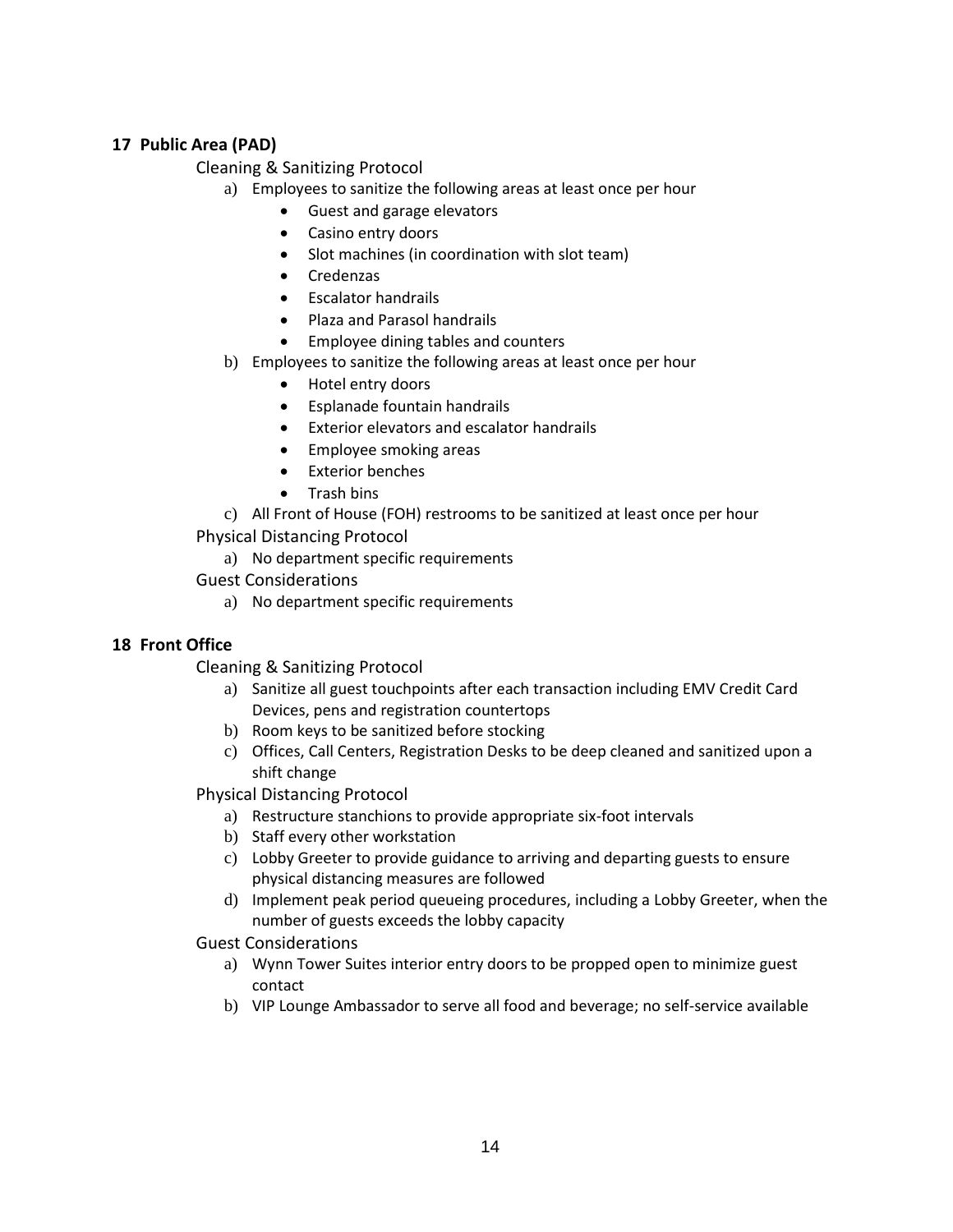#### **19 Housekeeping**

Cleaning & Sanitizing Protocol

- a) Carts, trolleys and equipment to be sanitized at the start and end of each shift
- b) Guest linen will be delivered and removed from guest rooms in single use sealed bags
- c) Pillow protectors on the guest room beds are to be changed daily
- d) All items stored on shelves in the Housekeeping locker rooms are placed in bags and not exposed to the open air when not in use
- e) Back of house restrooms will be sanitized at least once every four hours
- f) House phones, in unsupervised/controlled areas, to be removed

#### Physical Distancing Protocol

a) Minimize contact with guests while cleaning hotel rooms; guest room attendants will offer to return at an alternate time for occupied rooms

#### Guest Considerations

- a) All reusable collateral to be removed from rooms; critical information to be placed on single use collateral and/or electronically posted (in coordination with IRD)
- b) Disposable collateral to be disposed and changed after each guest
- c) Newspapers and magazines will continue to be provided through PressReader for guests to access on their own devices
- d) Extra pillows and blankets stored in the guest room closets will be removed and available upon guest request
- e) All guest amenities to be packaged before being placed in room
- f) Shoeshine is suspended until further notice
- g) Specific sanitation consideration will be paid to the following guest room areas:
	- Desks, counter tops, tables and chairs
	- Phones, tablets and remotes
	- Thermostats
	- Cabinetry, pulls and hardware
	- Doors and doorknobs
	- Bathroom vanities and accessories
	- Bathroom fixtures and hardware
	- Windows, mirrors and frames
	- Lights and lighting controls
	- Closets, hangers and other amenities

# SPA, SALON & FITNESS CENTER

#### **20 Spa**

Pending guidance from local authorities and medical experts.

#### **21 Salon**

Pending guidance from local authorities and medical experts.

# **22 Fitness Center**

Pending guidance from local authorities and medical experts. Alternative wellness options to be provided to guests as they are developed including in-room and outdoor wellness programming.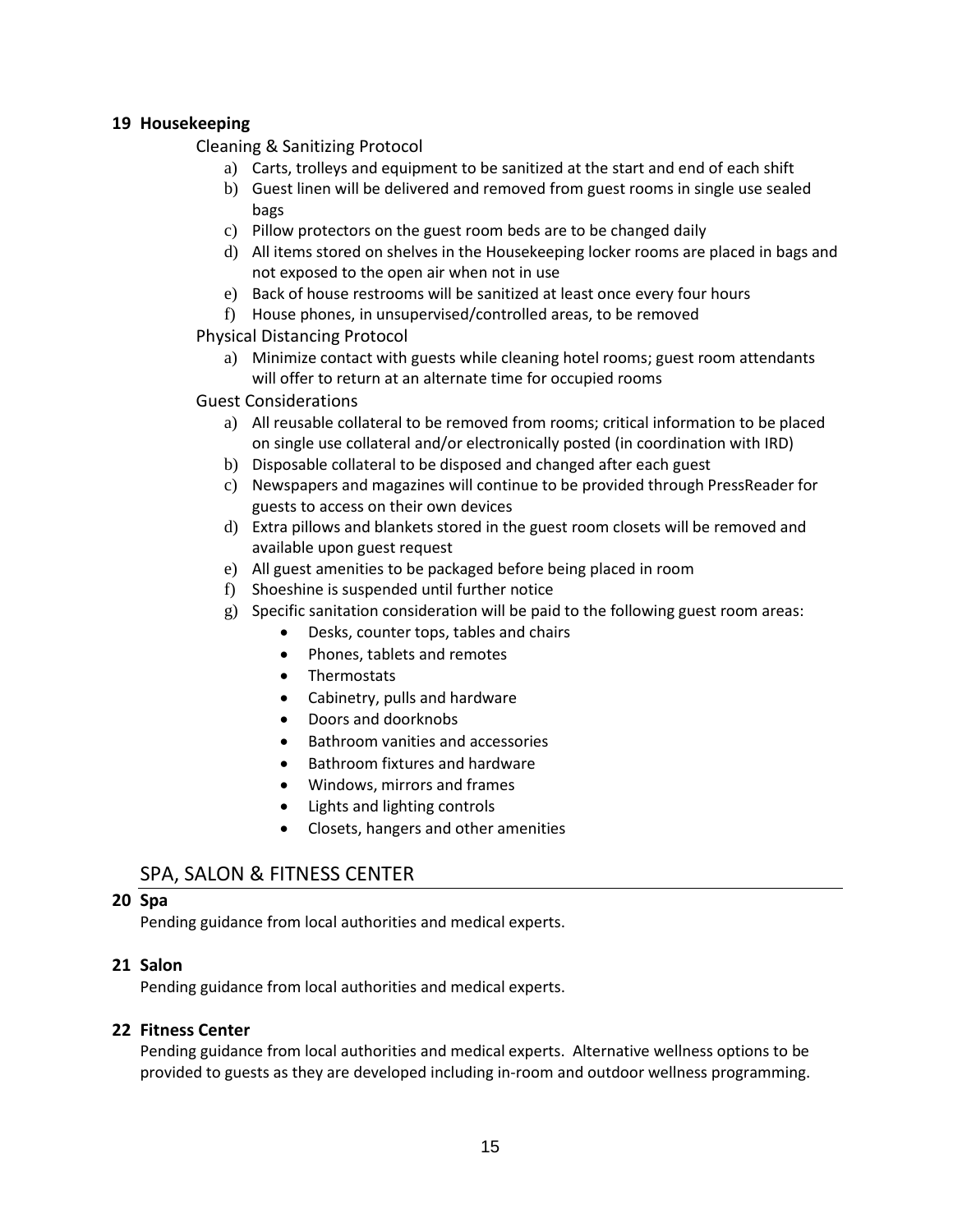# RETAIL

#### **23 Wynn Owned Stores**

Cleaning & Sanitizing Protocol

- a) Cash wraps, phones, workstations, hard surfaces, handles and frequently touched surfaces to be sanitized at least once per hour and upon a shift change
- b) Sanitize carts and mag liners before and after each use
- c) Sanitize handles, knobs, cage locks, cages and stock room surfaces at least once per hour

Physical Distancing Protocol

- a) Signage will be prominently posted at each store reminding guests of maximum occupancies and distancing guidelines
- b) Tailoring service will be postponed until further notice
- Guest Considerations
	- a) Displays and retail assortments will be limited to essential items during phase one to include sundries, toiletries, pre-packaged food and beverage
	- b) All merchandise will be served/handled by a retail attendant; no self-serve available in any category
	- c) All sales final until further notice (including phone orders)
	- d) Golf Pro Shop will feature pre-packaged items only (including visors, hats and gloves)

# FOOD & BEVERAGE

# **24 Restaurants, Bars & Lounges**

Cleaning & Sanitizing Protocol

- a) Host Podiums including all associated equipment to be sanitized at least once per hour
- b) Service stations, service carts, beverage stations, counters, handrails and trays to be sanitized at least once per hour and logged by a manager
- c) POS terminals to be assigned to a single server where possible and sanitized between each user and before and after each shift. If multiple servers are assigned to a POS terminal, servers will sanitize their hands after each use
- d) Dining tables, bar tops, stools and chairs to be sanitized after each use
- e) Condiments to be served in single use containers (either disposable or washed after each use)
- f) Check presenters, votives, pens and all other reusable guest contact items to be either sanitized after each use or single use
- g) Menus to be single use and/or disposable
- h) Existing porous placemats (including Chilewich style) to be replaced with linen, single use disposable or non-porous placemats that can be machine washed and sanitized after each use
- i) Sanitize trays (all types) and tray stands sanitized after each use
- j) Storage containers to be sanitized before and after each use
- k) Food preparation stations to be sanitized at least once per hour
- l) Kitchens to be deep cleaned and sanitized at least once per day
- m) Food and beverage items being prepared to be transferred to other employees using contactless methods (leaving on expediting tables, conveyors, etc.)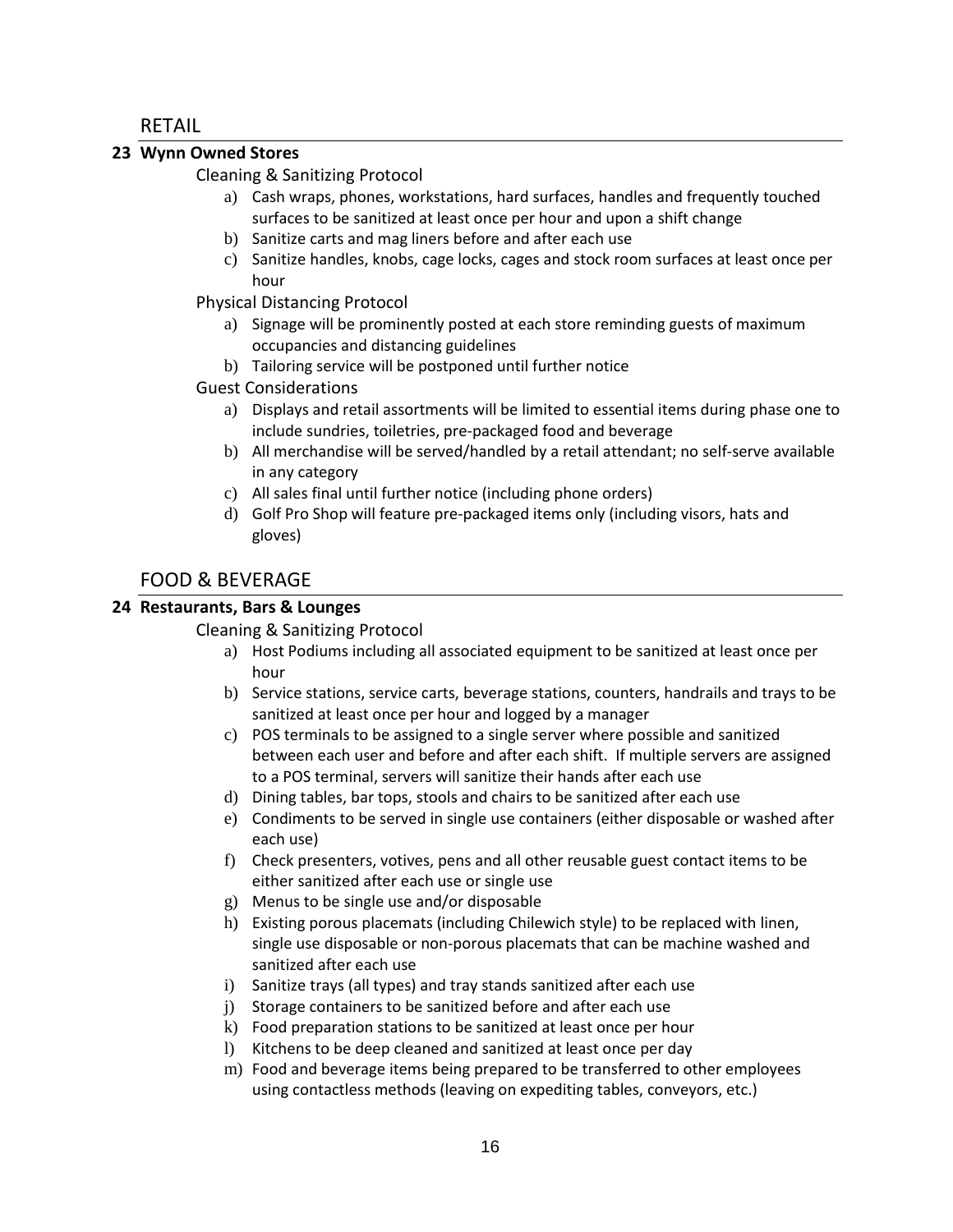Physical Distancing Protocol

- a) Hostesses and managers to manage physical distancing at entries, waiting areas and queues (in addition to signage)
- b) Peak period queuing procedures to be implemented when guests are not able to be immediately sat
- c) Lounge seating to be removed in SW, Lakeside, Jardin and Sinatra
- d) Tables and booths to be utilized with appropriate physical distancing between each family or traveling party (six feet or as otherwise advised by local authorities)
- e) Reduce bar stool count to provide appropriate physical distancing
- f) Manage the line flow at quick serve outlets to ensure coffee and food pick up areas remain appropriately distanced
- g) Additional quick serve coffee options to open based on demand and length of physically distanced lines (Lobby Bar, Wynn Coffee Cart)
- h) Casino Service Bars will be staffed to allow for appropriate distancing between employees
- Guest Considerations
	- a) All self-serve condiments and utensils to be removed and available from cashiers or servers
	- b) All straws to be wrapped
	- c) Napkin service to be suspended until further notice (no placing in a guest's lap or refolding)
	- d) Tableside cooking to be suspended until further notice
	- e) Remove grab and go offerings; available from fountain workers only
	- f) Bar snacks will be served per individual guest and not shared by the table
	- $g$ ) All food and beverage items to be placed on the table, counter, slot or other surface instead of being handed directly to a guest

Additional Employee Dining Room (EDR) Protocols

- a) No self-serve food available (including snacks)
- b) Food to be served by EDR cooks and line attendants
- c) Single use cups for beverage (no refills)
- d) Prepackaged plastic flatware
- e) Trays and plates to be distributed by EDR attendants
- f) Extension of EDR sneeze guards

# **25 In Room Dining (IRD)**

Cleaning & Sanitizing Protocol

- a) All equipment will be sanitized prior to assigning for the shift
- b) Employees assigned to individual stations (including Sales Agents) will sanitize their stations and all equipment at least once per hour and at each change of shift
- c) Bus Runners will sanitize all doors, handles and high contact surfaces at least once per hour

Physical Distancing Protocol

- a) Set food on tables in hallway and notify guest when the table is outside of the guest's room (plate covers remain) – guests will retrieve their own table
- b) Request that guests notify IRD when finished with their meal and place their trolley in the hallway outside of their room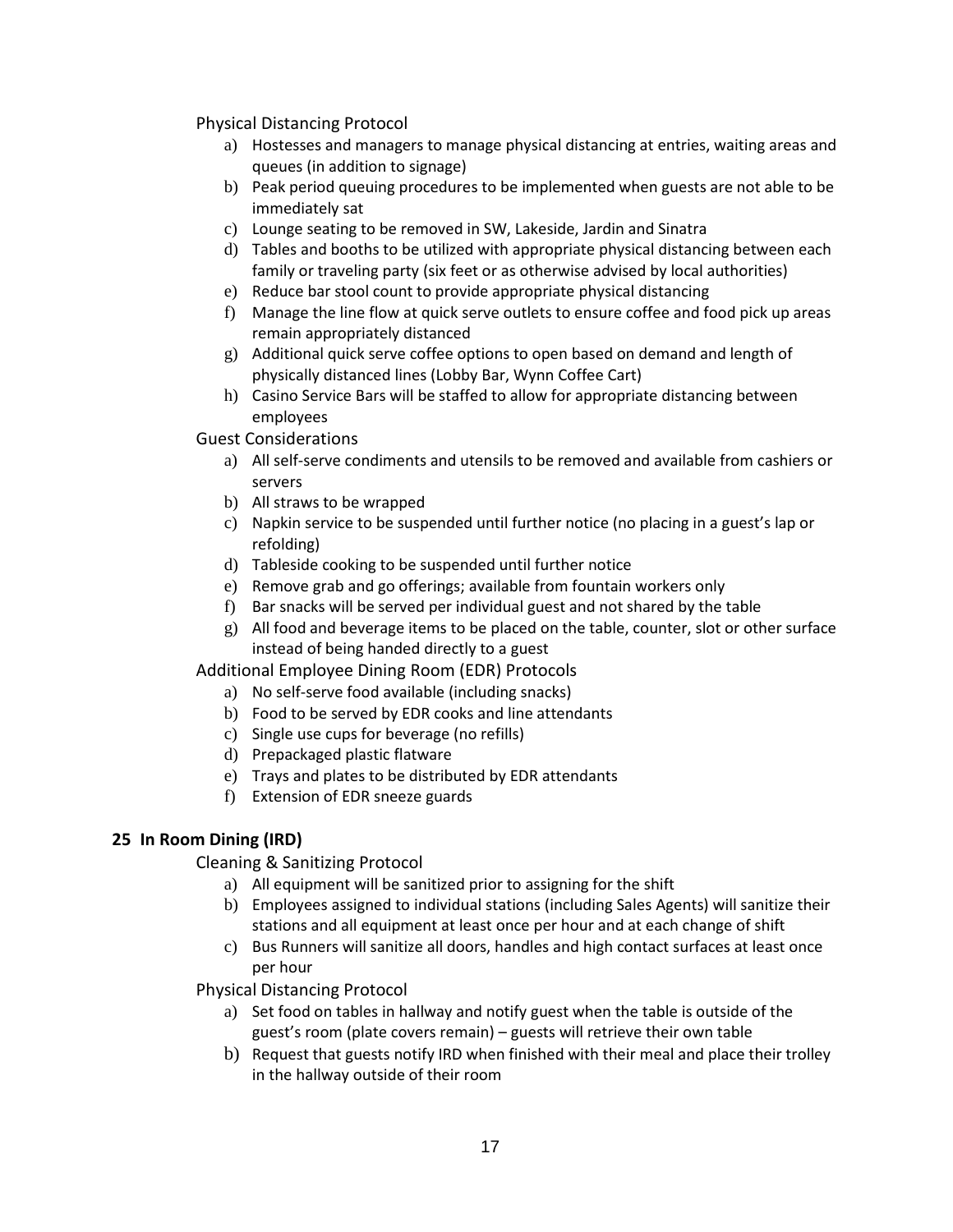Guest Considerations

- a) Printed IRD menus to be removed from rooms
	- Explore menu delivery options: QR Code in room to access a PDF version, scrolling on an in-house tv channel, etc.
- b) Minibars to be locked, all loose product removed, and service suspended until further notice
	- Items will be available upon request from IRD

# **26 Catering & Banquets**

Cleaning & Sanitizing Protocol

- a) All shared equipment and meeting amenities to be sanitized before and after each use, or be single use if not able to be sanitized
- b) All linen, including underlays, to be replaced after each use
- c) Clean and soiled linens to be transported in sealed single use plastic bags into and out of the meeting rooms
- Physical Distancing Protocol
	- a) All buffet and self-serve style events to be suspended until further notice
	- b) All food and beverage items to be individually plated and served
	- c) Coffee and other break items to be attended and served by a server
	- d) Flatware to be provided as a roll-up
	- e) Condiments to be served in individual PCs or sanitized individual containers
	- f) Seating capacities and floor plans to be reviewed on an event by event basis to ensure appropriate physical distancing that follows Clark County Fire Department, SNHD and CDC guidelines (in coordination with Hotel Sales & Convention Services)

#### Guest Considerations

- a) Individual bottled water will be provided in lieu of water carafes on meeting tables and water stations
- b) Develop examples of physically distanced floor plans for Hotel Sales & Convention Services use
- c) Create modified menus to showcase styles of service and items currently available

# **SALES**

# **27 Hotel Sales & Convention Services**

# Cleaning & Sanitizing Protocol

- a) Sanitize conference room doors, tables, chairs light switch and other equipment after each group use
- b) Meeting Concierge and Specialty Desk will sanitize their respective work areas, counters, doors and equipment at least once every four hours and upon a shift change

Physical Distancing Protocol

- a) Seating capacities and floor plans to be reviewed on an event by event basis to ensure appropriate physical distancing that follows Clark County Fire Department, SNHD and CDC guidelines (in coordination with Catering & Banquets)
- b) Site inspections and meetings will be done virtually and/or appropriately physically distanced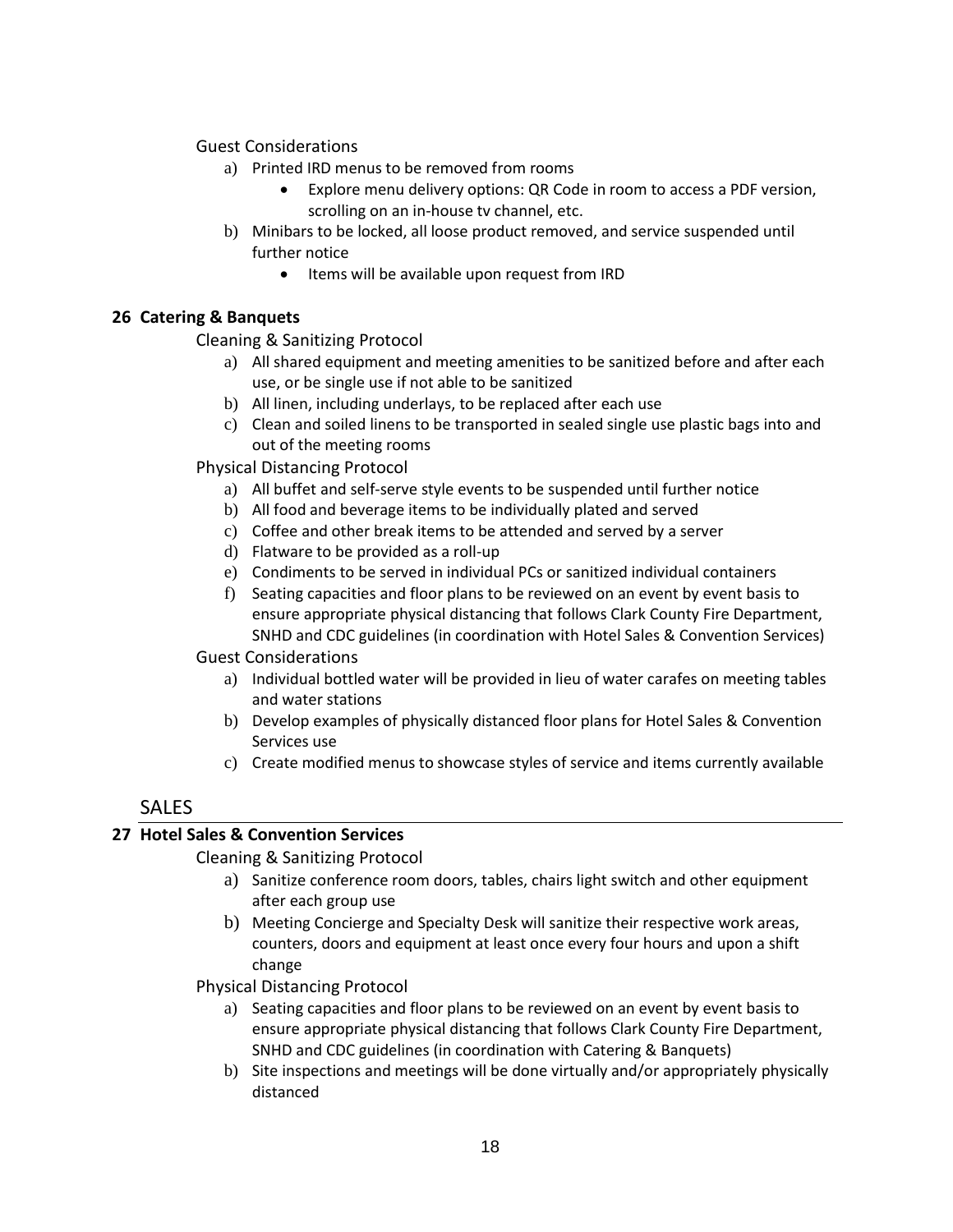Guest Considerations

- a) Provide example of physically distanced floor plans (in coordination with Catering & Banquets)
- b) Post signage outside of meeting and events reminding guests of appropriate physical distancing guidelines

# ENTERTAINMENT

# **28 Le Reve Theater**

# Cleaning & Sanitizing Protocol

- a) Performers and divers in close contact with each other to sanitize themselves by fully submersing in the chlorinated theater water
- b) Theater seating and public areas to be sanitized at the conclusion of each performance
- c) All equipment to be individually assigned when possible to eliminate equipment sharing

Physical Distancing Protocol

- a) Theater seating and capacity to be managed to allow for appropriate distancing between groups of guests based on SNHD and CDC guidelines
- b) Show schedule limited to one performance per day
- c) Costume dressing and quick-change protocols are staggered and supervised by wardrobe attendants
- d) Performers complete workouts at home or offsite when possible
- e) Maximum occupancy limits and appropriate PPE usage enforced within Health Services for performers requiring physical therapy

#### Guest Considerations

- a) Showroom snack bars to follow Food & Beverage protocols
- b) Ushers to assist in guest movement and flow to ensure physical distancing protocols are followed

# **29 Nightclubs**

Pending guidance from local authorities and medical experts.

# **SECURITY**

# **30 Security Operations**

Cleaning & Sanitizing Protocol

- a) All contact surfaces to be sanitized at the completion of an incident (in addition to standard sanitization protocols)
- b) Shift managers will assign specific sanitation responsibilities and ensure proper protocols are followed
- c) Shift Supervisors to log completed tasks
- d) Handcuffs, holding rooms and all related equipment and contact surfaces to be sanitized before and after each use
- e) Shift Manager will notify the Security Command Center (SCC) after unscheduled or specialty cleaning protocols are complete (i.e. after a subject is released from a holding room and the room has been sanitized)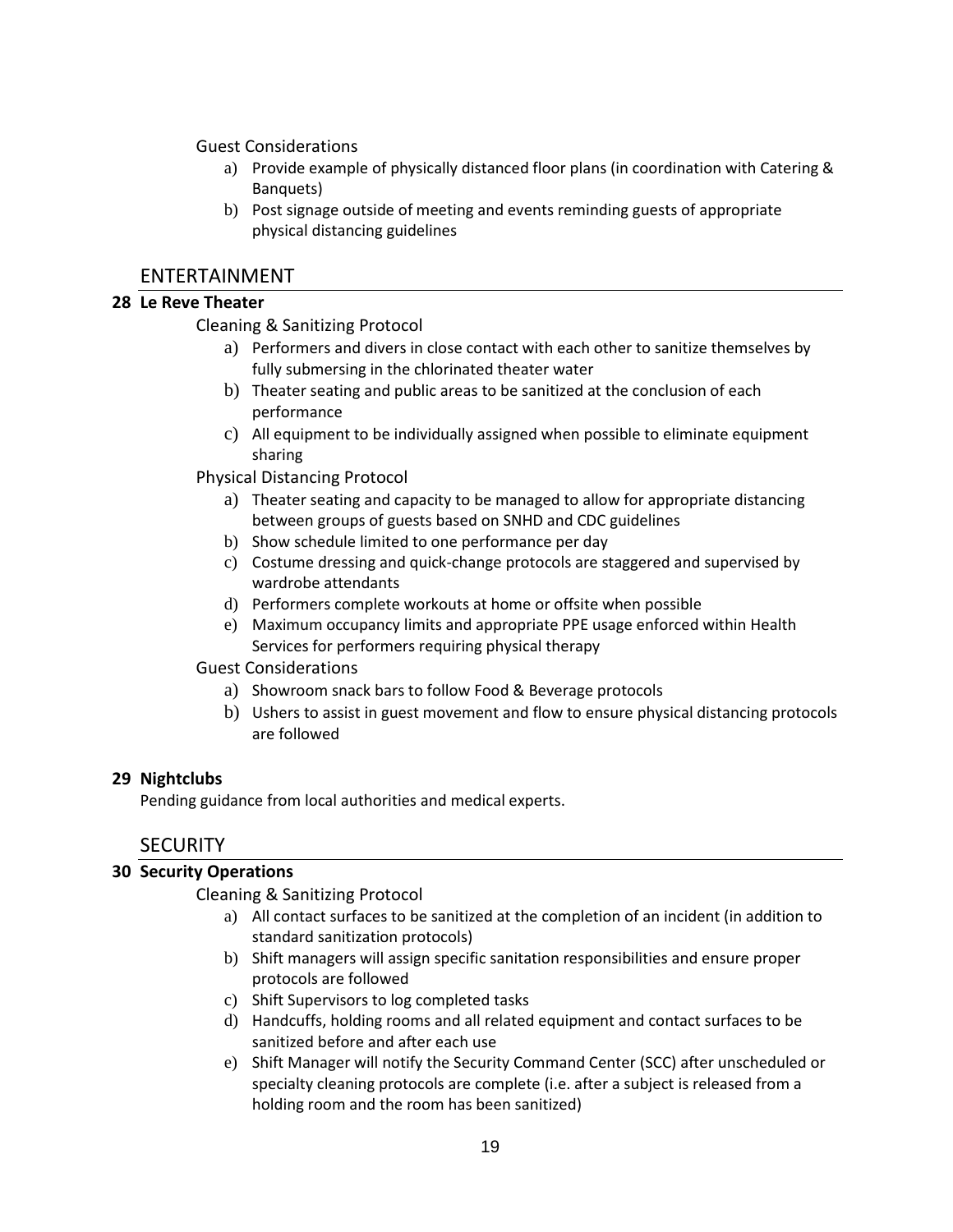f) SCC will track critical activities in iTrak

Physical Distancing Protocol

- a) Standard protocols will be followed unless a specific incident requires more invasive contact (i.e. taking a subject into custody for a criminal offense)
- b) Security Officers to assist with enforcing physical distancing protocols in guest queuing areas as required (restaurants, casino floor, registration areas, elevator lobbies, etc.)
- Guest Considerations
	- a) Security Officers to familiarize themselves with hand sanitizer and mask distribution points for guests and coworkers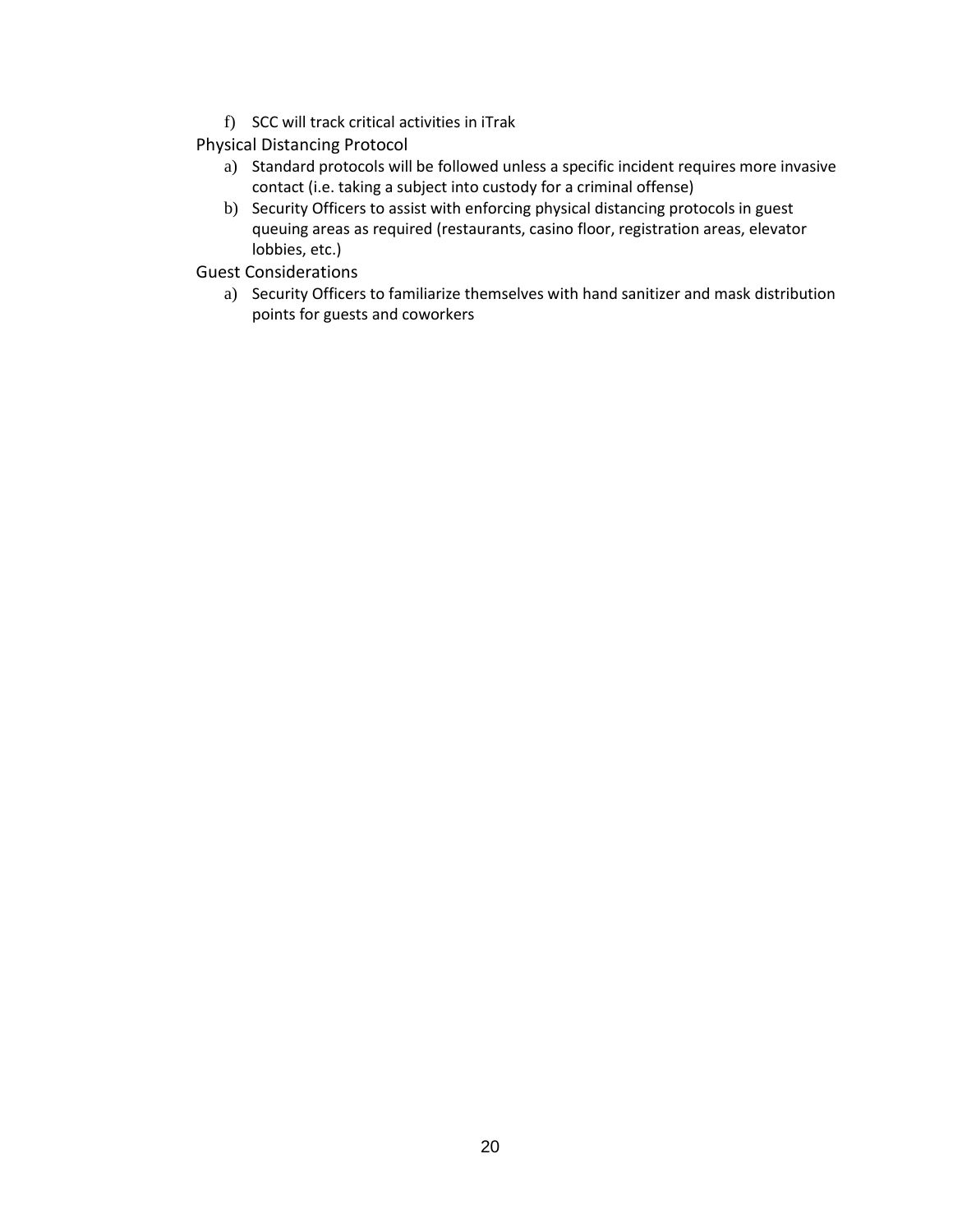# ENTRY SCREENING & CASE REPORTING PROTOCOLS

| Entry<br>Screening                   | Non-invasive thermal cameras will be placed at each entry point to the resort. Any person displaying a cough,<br>shortness of breath or other known symptoms of COVID-19 or a temperature above 100.0°F will be discreetly<br>offered a secondary screening. |
|--------------------------------------|--------------------------------------------------------------------------------------------------------------------------------------------------------------------------------------------------------------------------------------------------------------|
|                                      | The visitor displaying an elevated temperature will be escorted to a designated, private and isolated area and<br>provided with PPE.                                                                                                                         |
| Secondary                            | A Security Officer using appropriate PPE (including a surgical mask and eye protection) and a temporal thermometer                                                                                                                                           |
| Screening                            | will record a second temperature.                                                                                                                                                                                                                            |
|                                      | If the visitor refuses the secondary reading, they will be denied entry to the property and provided a COVID-19<br>information card.                                                                                                                         |
| Visitors with                        | If the secondary reading confirms that the visitor has a temperature above 100.0°F, the visitor will be denied                                                                                                                                               |
| Elevated                             | entry** to the property and be directed towards medical care and provided with resources and recommendations                                                                                                                                                 |
| Temperature                          | based on CDC and local health authority guidelines.                                                                                                                                                                                                          |
| **See                                | A Security Supervisor will collect basic visitor information including name, names of room shares and close contact                                                                                                                                          |
| additional                           | guests in their traveling party and ID (i.e. driver's license or employee ID). The Supervisor will then make initial                                                                                                                                         |
| procedures                           | observations for the known symptoms of COVID-19 including cough, fever and shortness of breath.                                                                                                                                                              |
| below for<br>current hotel<br>guests | If a visitor refuses to provide information or cooperate with Security, the visitor will be denied entry to the property.                                                                                                                                    |
| <b>SNHD</b>                          | The Security Supervisor handling the case will immediately notify the Southern Nevada Health District (SNHD) at                                                                                                                                              |
| Reporting                            | (702) 759-1300 Option 2 and advise the operator that there is a possible case of COVID-19.                                                                                                                                                                   |
|                                      | Inform the SNHD if the visitor is requesting medical care or refusing to cooperate and leaving the property.                                                                                                                                                 |
| In-House                             | If a current hotel guest is deemed to have an elevated temperature, and not in medical distress, the guest should be                                                                                                                                         |
| <b>Hotel Guests</b>                  | offered the opportunity to return to their room and gather their belongings before transportation is arranged.                                                                                                                                               |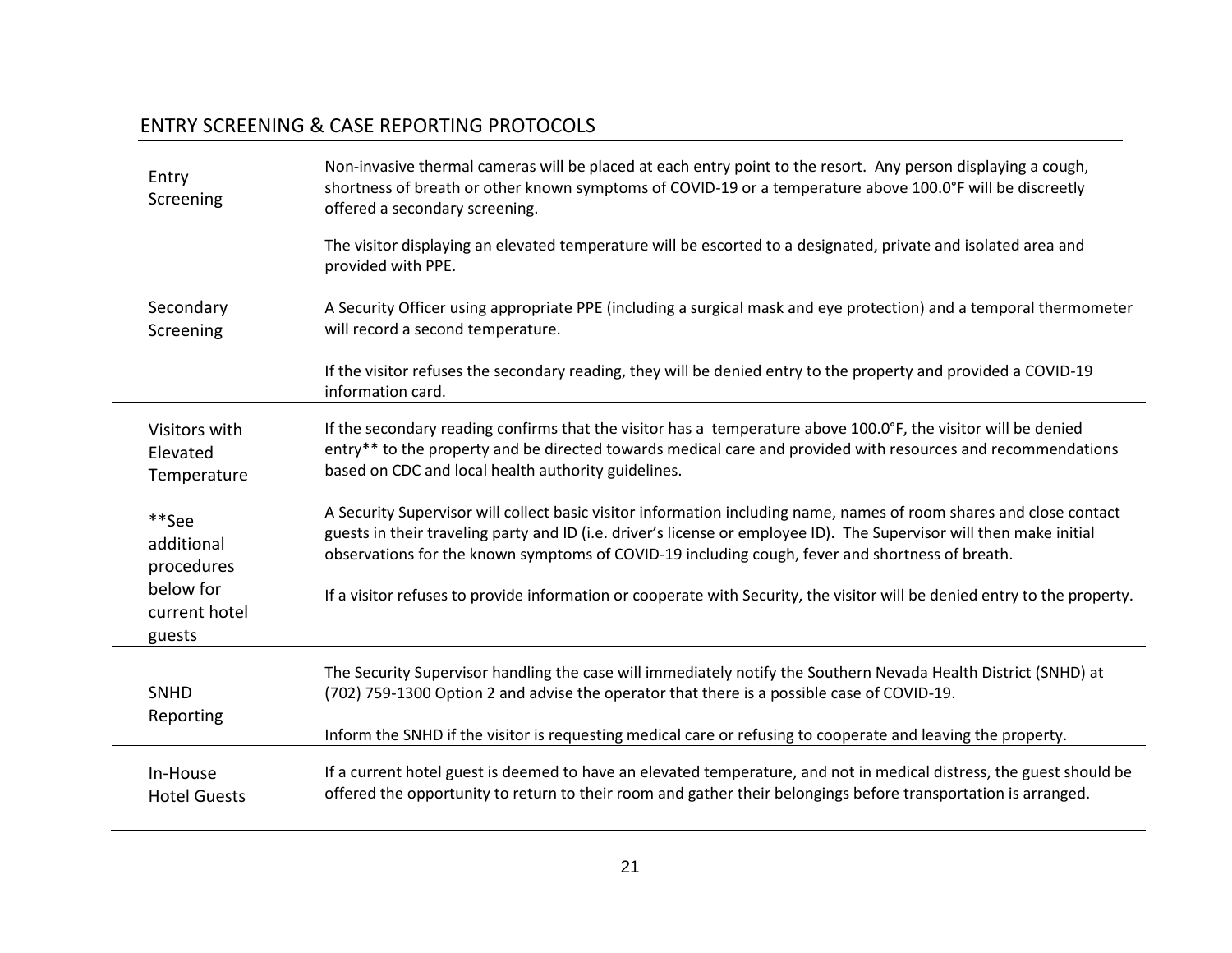# and nonresident guests) The Security Supervisor will control the elevator to ensure no other visitors use the same cabin. The SCC will notify PAD and the elevator will be returned to service only after properly sanitized by PAD. The SCC will notify the Hotel Manager on Duty to pin the room and not permit access until medical clearance is given and/or the room is properly sanitized. **If the guest does not return to their room:** The SCC will notify the Hotel Manager on Duty to pin the room and not permit access until proper medical clearance is given and/or the room is properly sanitized. The guest's belongings will remain in the room until security can arrange for the safe removal and storage of the belongings. Hotel Management will determine the best course of action to handle the outstanding folio on a case by case basis Guests who have previously displayed an elevated temperature may NOT return to the resort until they have been medically cleared. Once proper medical clearance is given, they may return to their room (if still checked-in). **If the Guest with an elevated temperature is sharing the room or has had close contact with other visitors:** The Security Supervisor will determine room shares and close contact guests traveling with the elevated temperature guest. The full protocol will be followed beginning with a secondary screening for all close contacts. Follow SNHD guidance on required isolation or quarantine procedures for close contacts as appropriate. If a room is being used for self-isolation the SCC will inform Hotel Management and CDC and local health authority guidelines will be followed for all additional contact with the guest and service to the room. Transportation If the visitor has their own vehicle the visitor may leave in their own vehicle. If the visitor does not have their own vehicle an ambulance will be called to transport the person to the appropriate medical care facility as directed by the SNHD and local health authorities. Visitors who are displaying the symptoms of COVID-19 should NOT be directed to use public transportation, taxis, Uber, Lyft or other shared transportation options.

#### **If a guest requests to return to their room:**

(skip to

Transportation for employees

- A Security Supervisor will be called to escort the guest for the remainder of the process.
- The guest will be provided appropriate PPE (if not already wearing) and escorted directly to their room.
-